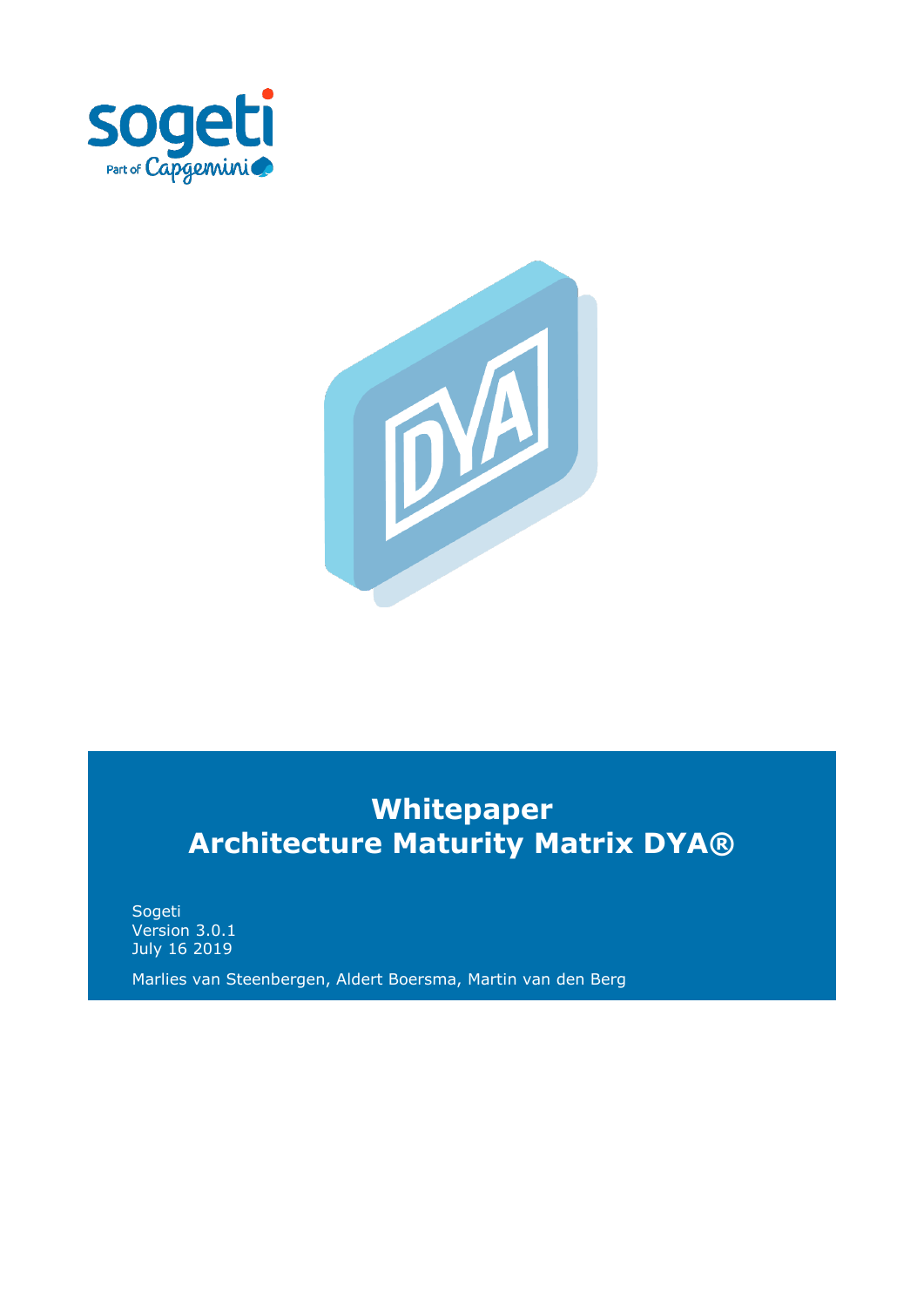# **Index**

| $\mathbf{1}$ | <b>Introduction</b>                                        | 3             |
|--------------|------------------------------------------------------------|---------------|
| 1.1          | Introduction                                               | $\frac{3}{3}$ |
| 1.2          | De werking van dit instrument in Agile organisaties        |               |
| $\mathbf{2}$ | The 17 focus areas for an effective architectural practice | 4             |
| 2.1          | The 17 focus areas explained                               | 4             |
| 2.2          | Not everything must happen at once                         | 6             |
| 2.3          | Using the architecture maturity matrix to set priorities   | $\frac{8}{9}$ |
|              | <b>Figure 1: Architecture Maturity Matrix 3.0</b>          |               |
| 2.4          | Making an architectural profile                            | 10            |
| 3            | The 17 focus areas for an effective architectural practice | 11            |
| 1.           | Development of architecture                                | 11            |
| 2.           | Use of architecture                                        | 13            |
| 3.           | Alignment with business strategy                           | 14            |
| 4.           | Alignment with realisation                                 | 16            |
| 5.           | Relationship to the As-Is state                            | 17            |
| 6.           | Responsibilities and authorities                           | 19            |
| 7.           | Alignment with change portfolio                            | 20            |
| 8.           | Monitoring                                                 | 21            |
| 9.           | Quality assurance                                          | 23            |
| 10.          | Management of the architectural process                    | 24            |
| 11.          | Management of the architectural products                   | 25            |
| 12.          | Commitment and motivation                                  | 26            |
| 13.          | Implementation of the architectural role                   | 27            |
| 14.          | Architectural method                                       | 29            |
| 15.          | Interaction and collaboration                              | 30            |
| 16.          | Architectural tools                                        | 32            |
| 17.          | Budgeting and planning                                     | 33            |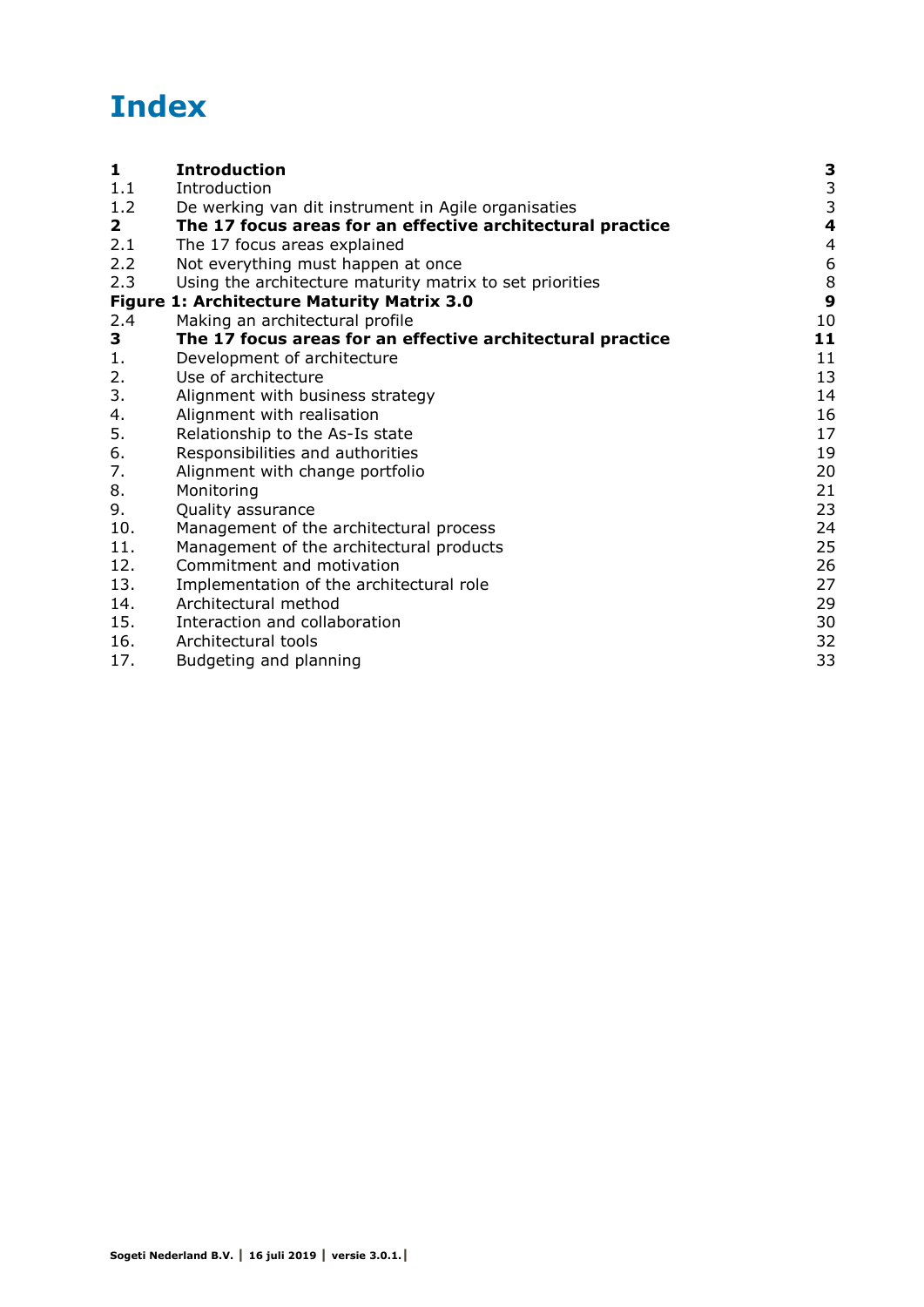# <span id="page-2-0"></span>**1 Introduction**

#### <span id="page-2-1"></span>**1.1 Introduction**

This whitepaper explais the DYA®-instrument "Architecture Maturity Matrix" (DYAMM). The instrument can be used to:

- Measure the current situation: getting insight in the current maturity on the relevant aspects
- Set an ambition
- Discover suggestions for improvement to realise the ambition
- Benchmark with others
- Get insight in the approach: setting the right priorities

This instrument is based on the vision of DYA® on the architecture practice. The instrument has also proven itself in environments where DYA is not used. It is set up independently of the architecture method that is implemented and assesses the effectiveness of architectural practice and not the correct application of a method.

## <span id="page-2-2"></span>**1.2 De werking van dit instrument in Agile organisaties**

This instrument was developed during the time that project-based work still prevailed in the change organization. Many of the aspects in the text refer to concepts such as *project*, *project manager* and *project*. Architecture gives direction to change, regardless of the chosen method. The effectiveness of architecture in an Agile organization can therefore also be measured and controlled with this instrument. Depending on the chosen Agile method, for example SCRUM, SAFe or LeSS, the terms that refer to project-based working must be translated by the reader into the terminology of the Agile organization. For the sake of readability, the original terms of project-based working have been used because the Agile implementations have several "dialects" from company to company. Some suggestions for the translation to Agile terms:

- Project (as in work package) > Epic
- Project (as in organization)> Scrum Team or DevOps team or Squad
- Working in projects> Working Agile
- Project manager> Product Owner or Scrummaster
- Project phase> Program Increment or Sprint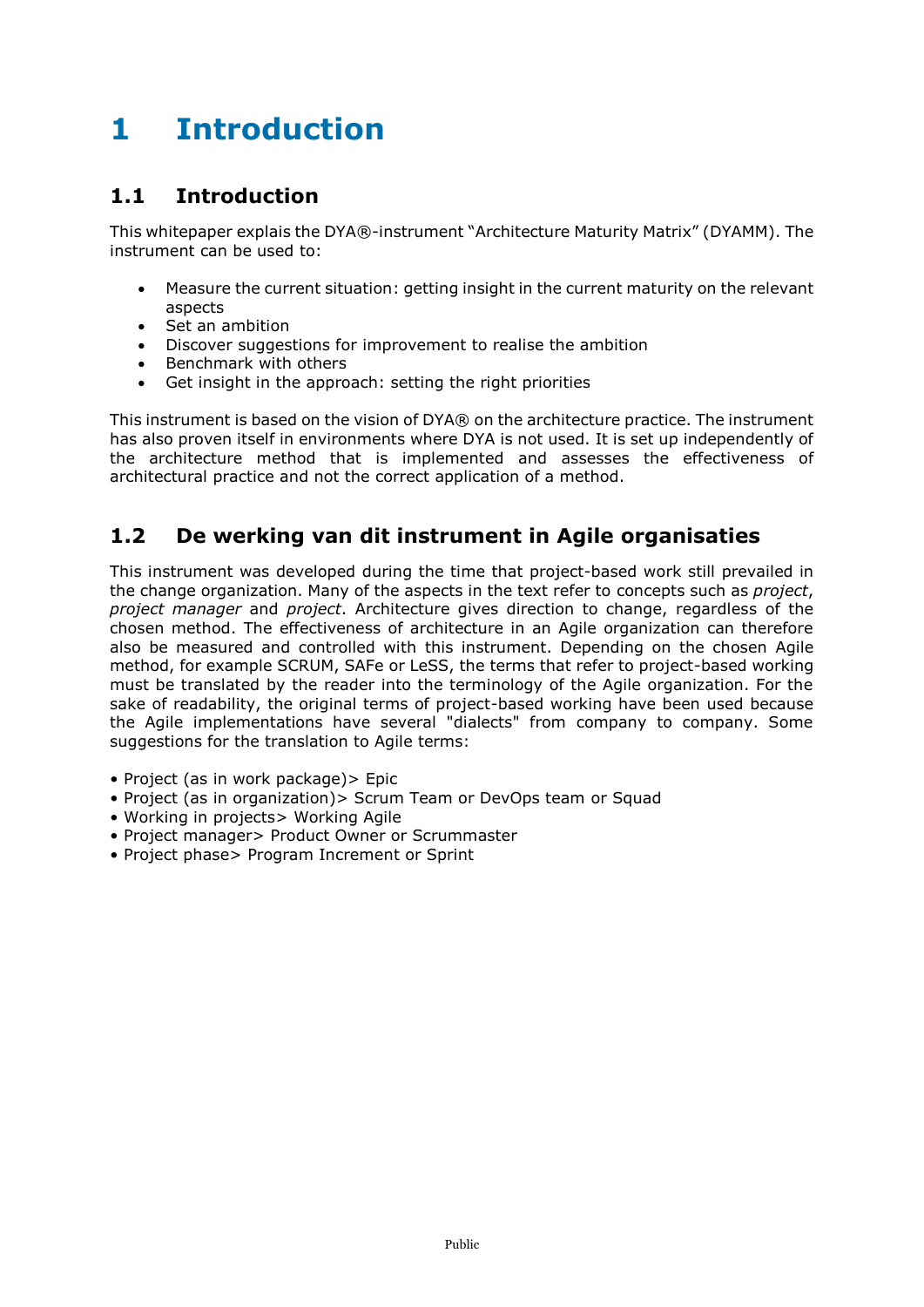# <span id="page-3-0"></span>**2 The 17 focus areas for an effective architectural practice**

#### <span id="page-3-1"></span>**2.1 The 17 focus areas explained**

We have broken down the architectural practice into 17 focus areas that must be represented in performing the architecture function within an organization.

#### **Development of architecture**

The development of architecture can be undertaken in various ways, varying from isolated, autonomous projects to an interactive process of continuous facilitation in which all architectural initiatives are coordinated and the right stakeholders are being involved. In the first case, the emphasis is placed on architecture considered as a product, in the second, on architecture as a process. The more architectural design is incorporated as a continuous process within an organization's trajectory of change, the greater the chance that real value will be delivered.

#### **Use of architecture**

Developing architecture is not an end in itself. Architecture has a goal: it must accomplish something; it needs to be put to use. In practice, the uses of architecture can vary. It may merely be a conduit for information, or it may be a means of governing individual projects or even a tool for managing the entire organization. With increasing levels of maturity, architecture is used more and more as a management instrument throughout an increasingly large part of the organization, guiding the organization to do the right things in the right way.

## **Alignment with business strategy**

Architecture is justified insofar as it supports and facilitates business goals. Alignment with the business strategy (the degree to which the architectural process is in tune with what the business wants and is capable of) is therefore very important. This is about the connection between the choices made in the architecture and the business goals.

## **Alignment with realisation**

Architecture needs to channel changes in such a way that the business goals are achieved in the most effective manner. Alignment with realisation (programmes, projects, operations, maintenance) is therefore extremely important, no matter whether it involves process, organization or IT development. How is the realisation process synchronized with the overarching architectural process?

## **Relationship to the As-Is state**

Architecture is frequently associated with a desired state of affairs: the so-called to-be state. Most organizations also have to deal with an existing situation based on historical growth (frequently without architecture). In assessing the suitability of the architecture, it is important to realize that a set of circumstances already exists, which has its own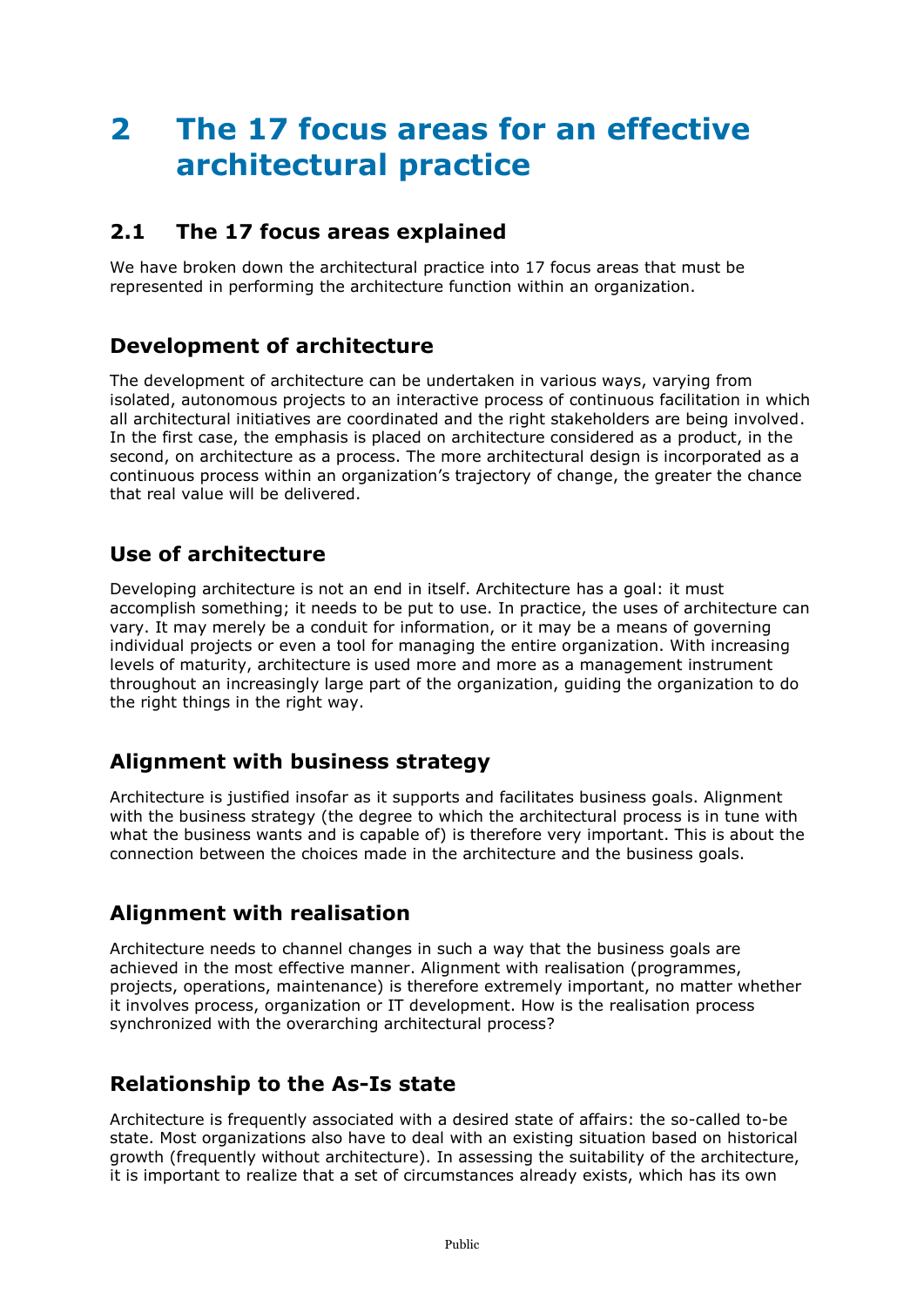range of possibilities and impossibilities. If this relationship to the as-is state is ignored, there is a danger that the organization will be able to do little with its elegantly drafted scenarios for future architecture.

## **Responsibilities and authorities**

If the roles and responsibilities concerning architectural thinking and taking action are clearly and unambiguously outlined to everyone, discussions and differences of opinion about architecture are prevented from falling into limbo. Moreover, parties can then be questioned about their own specific contribution to architecture.

## **Alignment with change portfolio**

In an organization, a (large) number of developments takes place in all sorts of areas at more or less the same time. Some of these developments are interrelated. Architecture is the control instrument to make sure that the content of such developments is coordinated. Of course, architecture must then be employed for this purpose.

## **Monitoring**

It is generally insufficient to just state that projects must comply with the architecture. Without a control mechanism, the temptation will be too great to choose the path of least resistance and to ignore the architecture at certain points.

# **Quality assurance**

Obviously, the successful employment of the architecture depends upon its quality. The goal of quality assurance is to ensure such quality.

## **Management of the architectural process**

Like every other process, the architectural process needs to be maintained. This is the only way to safeguard the effectiveness and efficiency of architecture. Maintenance of the architectural process means that a cycle of evaluation, development, improvement and implementation is periodically re-run.

## **Management of architectural deliverables**

It is not enough to issue architectural products (such as standards, guidelines and models); they must also be maintained. Maintaining architectural deliverables means updates are provided and outdated products eliminated, as necessary. Active maintenance guarantees that the architecture is always current and fully functional.

## **Commitment and motivation**

Commitment and motivation of the architecture stakeholders is critical in bringing the architecture up to speed and making it successful. These stakeholders include not only the architects but also, and especially, senior business and IT management, plus project management. Business and IT management are primarily responsible for creating a favourable atmosphere. This ensures that the architectural process is given sufficient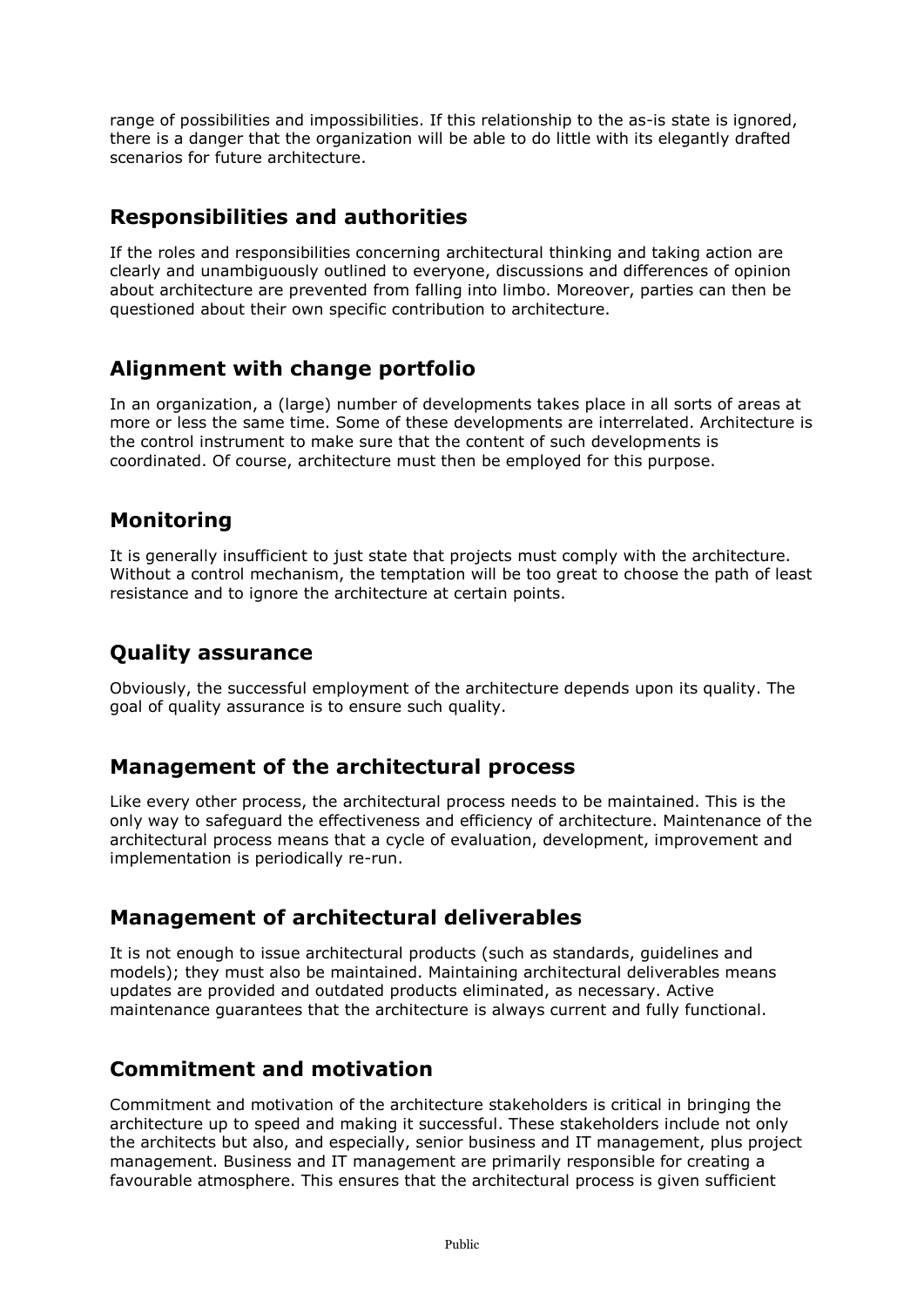time, money and resources. Ideally, there is support for the architectural artifacts (architectural principles and models) at all levels of management.

#### **Implementation of the architectural role**

Being an architect is demanding. Architects not only need to possess the skills to develop architectures, they also need to have the knowledge and understanding for process development, systems development and technical infrastructures. As if that were not enough, high demands are made on their social and management skills. Acquiring this skill set takes training. Hence defining the architect's role and providing the necessary training is an important concern.

## **Architectural method**

The way an organization develops its architecture is a methodical procedure made up of activities, techniques, tools and deliverables. The method chosen must be aligned with the organisation's culture and mode of operation, and consequent approach to architecture. It is helpful if the architects share the same method.

## **Interaction and collaboration**

A great deal of interaction and collaboration among various stakeholders is required in developing architecture. Stakeholders like business managers, process owners, information managers, project managers and IT specialists are involved. This interaction and collaboration is very important in making the architectural process function well. They make the architectural requirements clear and they create an opportunity to share the results of the architectural process with the users of the architecture (such as projects and operations).

## **Architectural tools**

Working with architecture can be aided by architectural tools. They should be well suited to their task. Using tools in an integrated manner, preferably with the support of a repository, maximizes their efficiency and effectiveness. Of course, the tools should be aligned with the chosen architectural method.

# **Budgeting and planning**

The development of architecture can be budgeted and planned. Careful budgeting and planning helps de-mystify architecture. It also shows the organisation what it can expect. Budgeting and planning can range from drafting occasional plans to collecting past experiences with architecture.

## <span id="page-5-0"></span>**2.2 Not everything must happen at once**

Each of the 17 focus areas of effective architectural practices must receive sufficient attention. This does not, however, mean that each must be given equal consideration at all times.

First of all, not every factor is equally relevant at the start. The use of architectural tools will certainly become a key concern at some point, but organisations that are still in the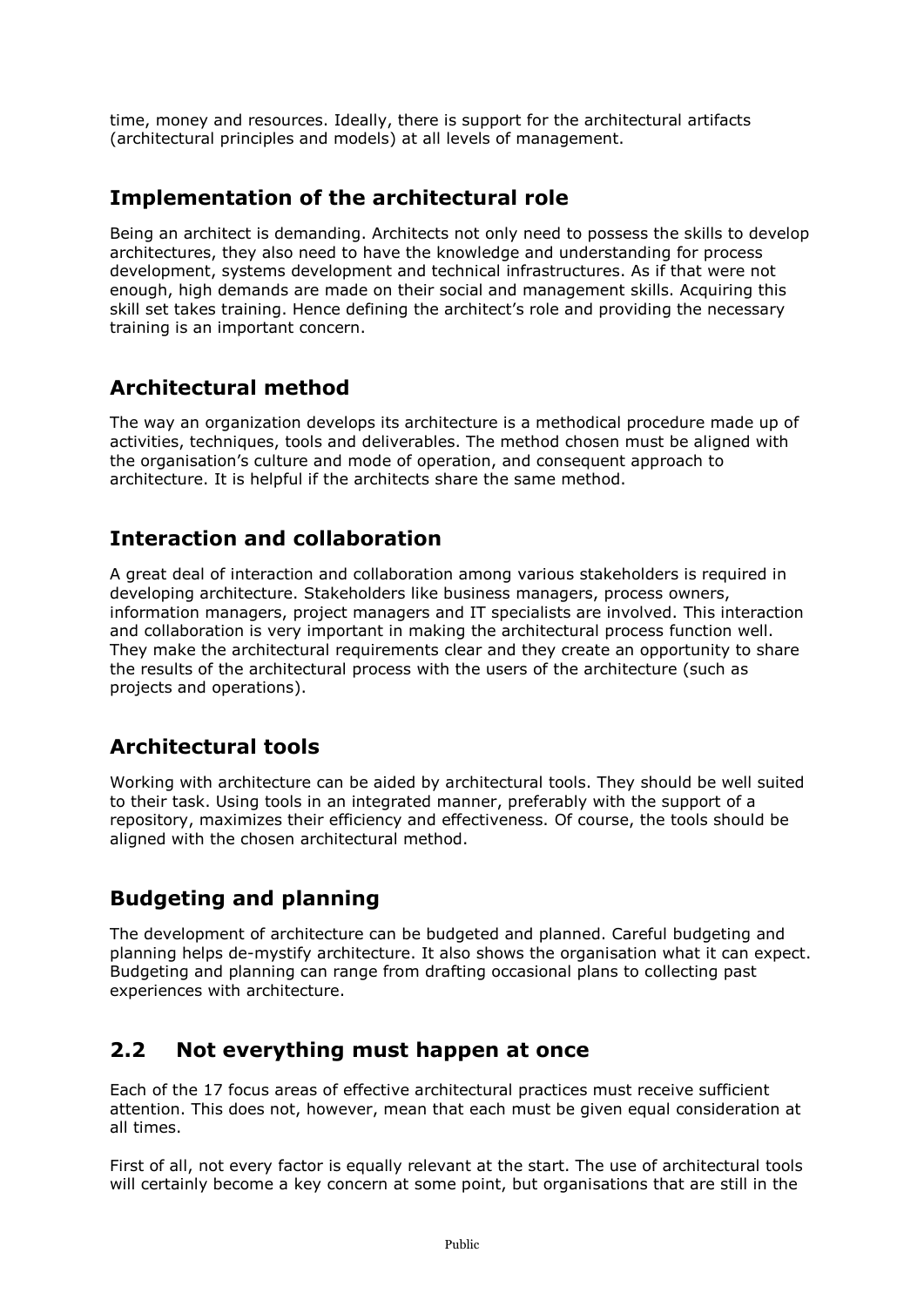phase of building up architectural practice can focus more productively on the purpose of the architecture and its alignment with other processes. Tools will have their turn.

Furthermore, any given area need not be brought up to its full state of development right away. Different levels of maturity can be distinguished in each of the various areas. The development of architecture undergoes several growth stages. Often architecture is initially approached in a project-based manner: developing the architecture is a goaloriented activity within the context of a particular stakeholder. At a higher level of maturity, the development of architecture is viewed as a process in which all relevant stakeholders of architecture participate. There is awareness that the architecture must address the concerns of various stakeholders and that the effect of the architecture depends on the degree to which the architecture is accepted throughout the organisation. In the final stage, the development of architecture is viewed as a integral process in the sense that new architectures are developed as an integral part of the total set of architectures. Thus, each focus area has its own path of development, distinguishable into meaningful levels. The nature and the number of levels in each path depend entirely on the character of the individual focus area and are established independently of all the other focus areas. As shown in Table 1, the path of development in most focus areas passes, in practice, through three levels. One focus area involves only two levels. In one focus area, it is useful to distinguish a fourth level.

Distinguishing focus areas, each having its own developmental path, makes it possible to implement and optimize architectural practices step by step. It provides guidance in giving the proper amount of attention to each area of concern at the proper time. Using it, the organisation can take manageable measures for improvement in those areas offering the greatest added value in light of the as-is state of the organization. To do this, we must set the optimal course the organisation should take to navigate through all the cells in Table 1. What level should we endeavour to attain in a particular area at any given time? The answer to this question is compiled in the Architecture Maturity Matrix.

| <b>Focus area</b>                   | <b>Level A</b>                                                          | <b>Level B</b>                                                           | <b>Level C</b>                                                        | <b>Level D</b> |
|-------------------------------------|-------------------------------------------------------------------------|--------------------------------------------------------------------------|-----------------------------------------------------------------------|----------------|
| Development of<br>architecture      | Architecture is<br>developed with a clear<br>focus on objectives        | Architecture is<br>developed in<br>consultation with the<br>stakeholders | Architectures are<br>developed as a cohesive<br>whole                 |                |
| Use of architecture                 | Architecture is<br>informative                                          | Architecture is<br>prescriptive                                          | Architecture is aligned<br>with the decision-making<br>process        |                |
| Alignment with business<br>strategy | Architecture is related<br>to business objectives                       | Architectural process<br>is steered by the<br>business objectives        | Architecture is an integral<br>part of the strategic<br>dialogue      |                |
| Alignment with<br>realisation       | Ad hoc                                                                  | Structural                                                               | Interactive                                                           |                |
| Relationship to the As-Is<br>state  | Attention to the As-Is<br>state                                         | Future and existing<br>situations are viewed<br>in connection            |                                                                       |                |
| Responsibilities and<br>authorities | Responsibility for<br>architecture as a<br>product has been<br>assigned | Management is<br>responsible for the<br>architectural process            | Senior management is<br>responsible for the effect<br>of architecture |                |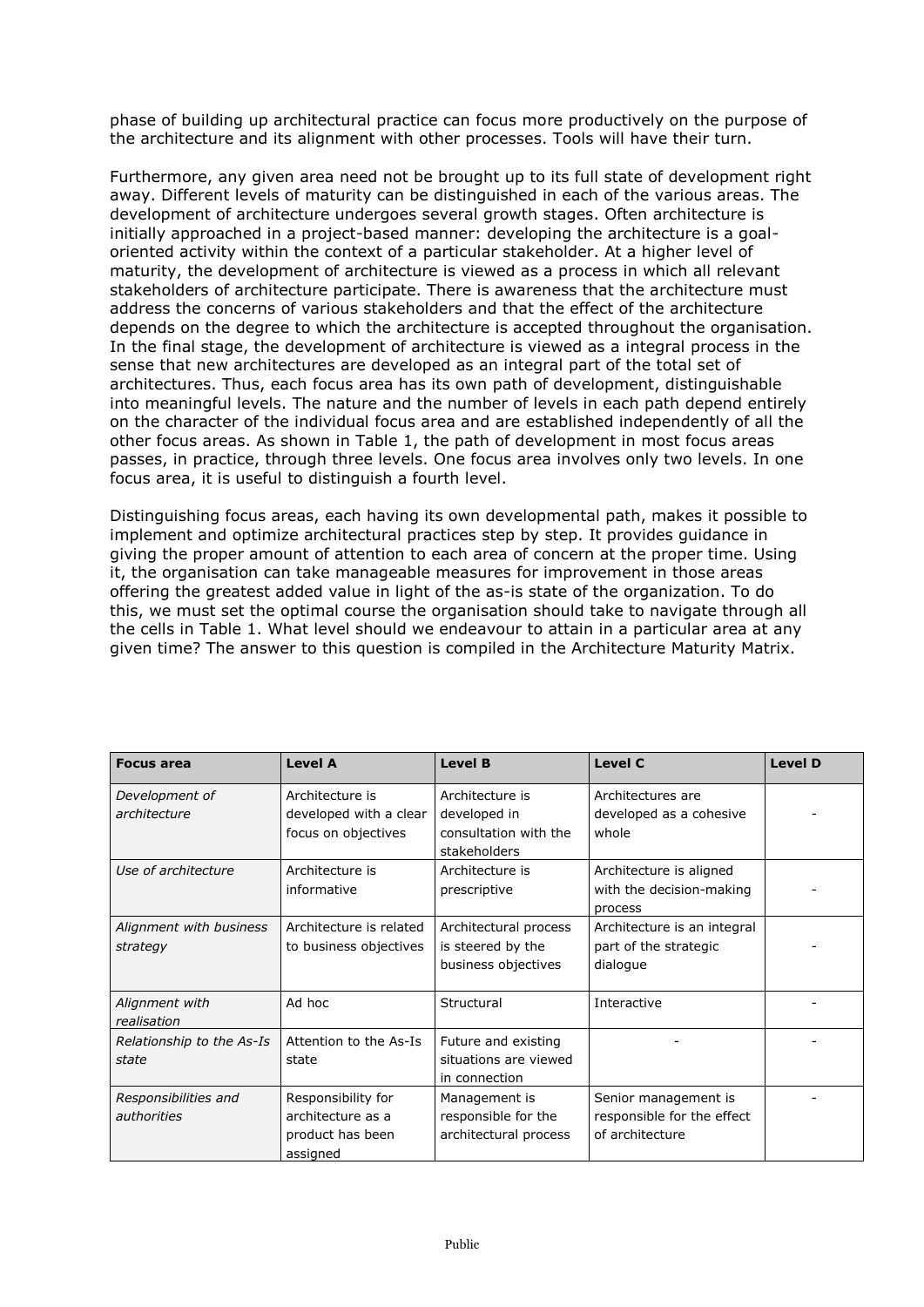| <b>Focus area</b>                           | <b>Level A</b>                                 | <b>Level B</b>                                                   | <b>Level C</b>                                          | <b>Level D</b>         |
|---------------------------------------------|------------------------------------------------|------------------------------------------------------------------|---------------------------------------------------------|------------------------|
| Alignment with change<br>portfolio          | Steering the content<br>of individual projects | Coordination between<br>projects                                 | Strategic portfolio<br>management                       |                        |
| Monitoring                                  | Reactive monitoring                            | Proactive monitoring                                             | Fully incorporated<br>monitoring                        |                        |
| <i><b>Quality assurance</b></i>             | Explicit quality review                        | Quality assurance<br>process has been set<br>up                  | Fully incorporated quality<br>assurance policy          |                        |
| Management of the<br>architectural process  | Management is<br>incidentally executed         | Management<br>procedures have been<br>set up                     | Continuous process<br>improvement                       |                        |
| Management of the<br>architectural products | Management is<br>incidentally executed         | Management<br>procedures have been<br>set up                     | Presence of a<br>management policy                      |                        |
| Commitment and<br>motivation                | Allocation of budget<br>and time               | Architecture is<br>acknowledged as a<br>management<br>instrument | Architecture is<br>acknowledged as a<br>strategic issue |                        |
| Implementation of the<br>architectural role | Role has been<br>recognised                    | Role has been detailed                                           | Role is supported                                       | Role is<br>appreciated |
| Architectural method                        | Ad hoc                                         | Structural                                                       | Fully incorporated                                      |                        |
| Interaction and<br>collaboration            | Collaboration between<br>architects            | Involvement of the<br>stakeholders                               | Shared ownership                                        |                        |
| Architectural tools                         | Ad hoc and product-<br>oriented                | Structural and<br>process-oriented                               | Integration of tools                                    |                        |
| Budgeting and planning                      | Ad hoc                                         | Structural                                                       | Optimising                                              |                        |

| Table 1: Maturity levels for each focus area |  |  |  |
|----------------------------------------------|--|--|--|
|----------------------------------------------|--|--|--|

# <span id="page-7-0"></span>**2.3 Using the architecture maturity matrix to set priorities**

There is a natural sequence to incorporating the various aspects involved in architectural practice. That is, the focus areas and the levels into which they are differentiated can be approached in a specific order. Practice has taught us that it is generally advisable to take first steps toward level A in three areas: *development of architecture* (as architecture can only be incorporated into work if it first exists), *alignment with business strategy* (to prevent, right from the start, architecture work from becoming cut off from business goals), and *commitment and motivation* (to secure the necessary support from management). Once a start has been made on these areas, then concentrate on obtaining "A" levels in the *use of architecture* (to make the aim and intention of the architectural practice clear), *alignment with realisation* (to ensure that the architecture is incorporated into projects and operations), and *interaction and collaboration* (to promote first of all collaboration within the architecture team). In effect, the levels for all 18 focus areas can be comparatively ranked in a similar manner. The resulting set of interdependencies is represented by the Architecture Maturity Matrix in figure 1.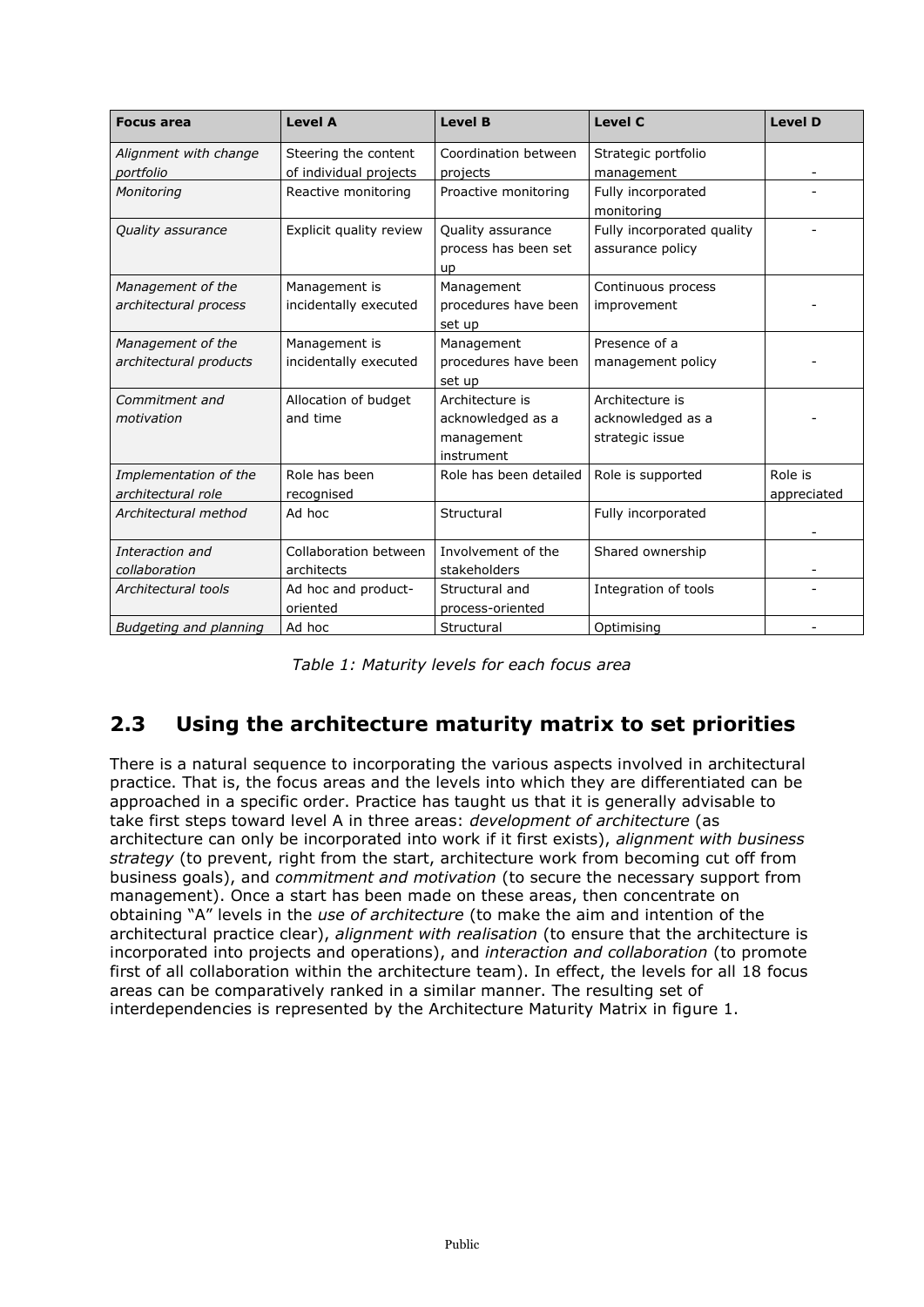|                 | <b>Focus Areas</b>                          |  |   |   |   |   |   | <b>Scale of maturity</b> |              |             |   |   |             |   |
|-----------------|---------------------------------------------|--|---|---|---|---|---|--------------------------|--------------|-------------|---|---|-------------|---|
|                 |                                             |  |   | 2 | 3 | 4 | 5 | 6                        |              | 8           | 9 |   | 10 11 12    |   |
|                 | Development of Architecture                 |  | A |   |   | B |   |                          | C            |             |   |   |             |   |
| $\overline{2}$  | Use of Architecture                         |  |   | A |   |   | B |                          |              |             | C |   |             |   |
| 3               | Alignment with business strategy            |  | A |   |   | B |   |                          |              |             | С |   |             |   |
| 4               | Alignment with realisation                  |  |   | A |   |   |   | B                        |              |             | C |   |             |   |
| 5               | Relationship to the As-Is state             |  |   |   |   | A |   |                          |              | в           |   |   |             |   |
| 6               | Responsibilities and authorities            |  |   |   | A |   | B |                          |              |             |   | C |             |   |
| 7               | Alignment with change portfolio             |  |   |   | A |   |   |                          | B            |             | C |   |             |   |
| 8               | Monitoring                                  |  |   |   | A |   | B |                          | $\mathbf c$  |             |   |   |             |   |
| 9               | Quality assurance                           |  |   |   |   |   |   |                          | A            |             | B |   | $\mathbf c$ |   |
|                 | 10 Management of the Architectural process  |  |   |   |   |   |   | A                        |              | B           |   | C |             |   |
|                 | 11 Management of the Architectural products |  |   |   |   | A |   |                          | B            |             |   |   |             | C |
|                 | 12 Commitment and motivation                |  | A |   |   |   |   | B                        |              | $\mathbf c$ |   |   |             |   |
| 13 <sup>1</sup> | Implementation of the Architectural role    |  |   |   | A |   | B |                          | $\mathbf{C}$ |             |   |   | D           |   |
|                 | 14 Architectural method                     |  |   |   | A |   |   |                          |              | B           |   |   | C           |   |
|                 | 15 Interaction and collaboration            |  |   | A |   | B |   |                          |              | C           |   |   |             |   |
|                 | 16 Architectural tools                      |  |   |   |   |   |   | $\blacktriangle$         |              |             |   | в |             | C |
|                 | 17 Budgeting and planning                   |  |   |   |   | A |   |                          |              |             |   | в |             | C |

<span id="page-8-0"></span>Figure 1: Architecture Maturity Matrix 3.0

Within the matrix the columns represent increasing scales of maturity. The rows contain the 17 focus areas. The letters in the matrix represent the levels of maturity for each focus area. Step by step improvement is done by moving left to right through the matrix.

The letters in the cells of the matrix stand for the levels of maturity of table 1. Reading the matrix from left to right shows the order and extent of progress to be made in each area. This goes as follows. In the column headed 1, there are "A"s in three focus areas (i.e. *development of architecture*, *alignment with business strategy*, and *commitment and motivation*). This means that the minimum level (level A) must be attained in these three areas first. They are immediately followed in priority by the areas *use of architecture*, *alignment with realisation* and *interaction and collaboration* (the "A"s in column 2). And so on. Once the focus areas marked with an "A" in column 3 have been brought to the "A" level, the *development of architecture* needs to be upgraded to the next level, the "B" level. This is indicated by the B that appears in column 4 for this focus area. Concurrently, we are working to attain an initial "A" level in *relationship to the as-is state*. And so on. The model therefore concretely indicates the order in which we can best work on the various focus areas. In this way, it could very well be that one of the areas must first reach the highest level, while others are not yet at level A. An example of this is the relative positioning of the *development of architecture* (at level C in column 7) and quality assurance (only at level A in column 7).

In this way, it is possible to work one step at a time towards scale 12. However, this final stage represents a measure of perfection that not every organisation wishes to attain. The principle "just enough, just in time" also applies to architectural practice. It is more sensible to set a lower stage as an initial target: for example, scale 3. Once this goal is achieved, the organization can then decide if this is sufficient, or if it wants to adopt a higher scale – perhaps scale 6 – as a new goal.

In this process, it is possible to distinguish the following natural stages:

**Stage 3:** a start is made on the employment of architecture. The most important focus areas are developed to a basic level. There is an awareness that architecture must be embedded into the organization and work is being done on this matter.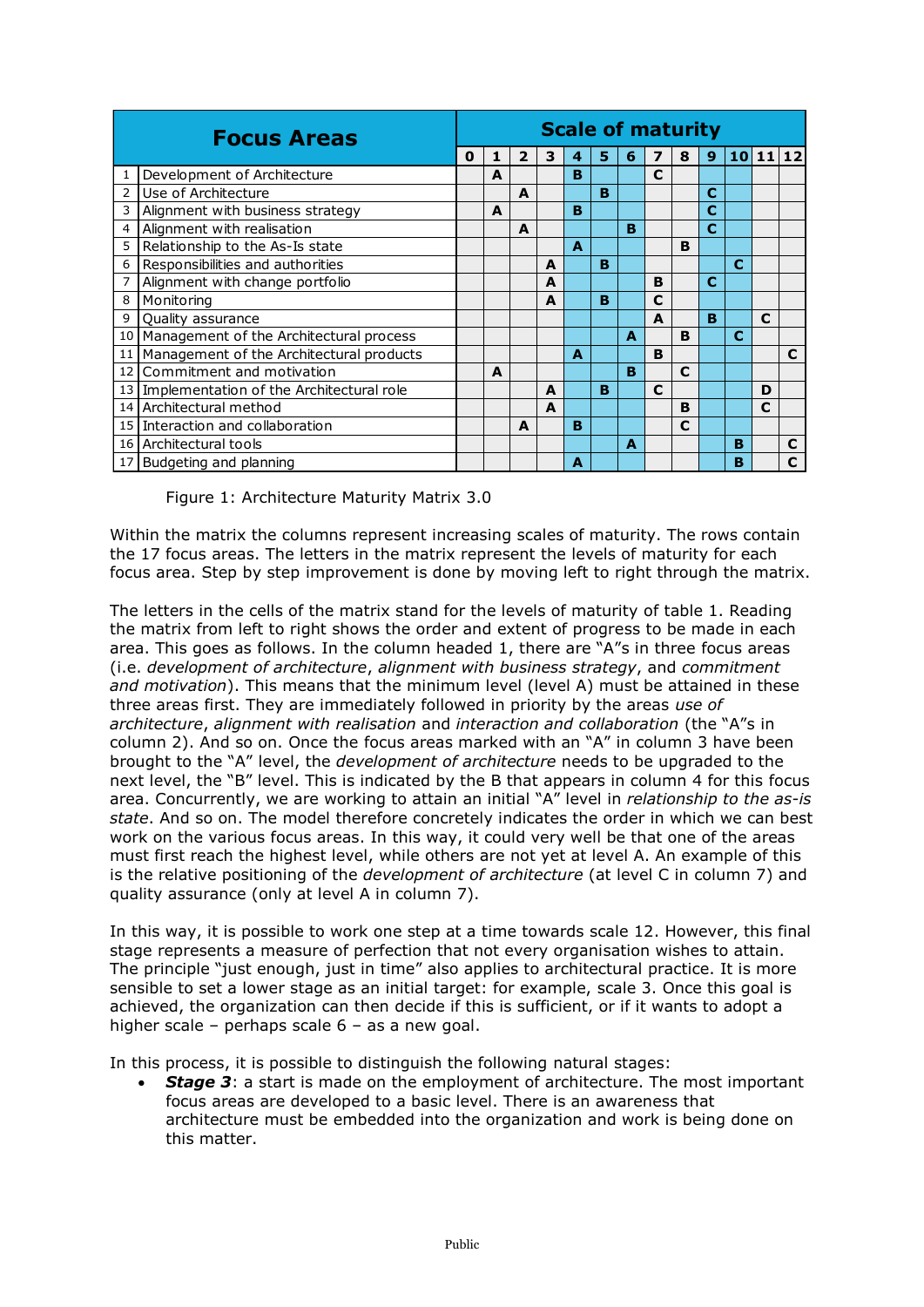- **Stage** 6: nearly all the focus areas are developed to a basic level. Consideration is given to architecture as a process. Architectural practices are structurally established.
- *Stage 8*: architecture now facilitates the most important organizational changes. There is commitment throughout the organisation.
- *Stage 10*: architecture is used as an integral part of all the changes occurring in an organisation. Architectural practices are integral to the organisation.
- **Stage 13:** architectural practices are at such a high level of proficiency that architectural processes and products are continuously optimized.

# <span id="page-9-0"></span>**2.4 Making an architectural profile**

The Architecture Maturity Matrix enables any organisation wanting to professionalize its architectural practice to devote the right amount of attention to the right area at the right time. The Maturity Matrix helps you to recognize the appropriate steps for improvement in areas of the organisation that have priority at any given time. To identify the appropriate improvement steps, it is first necessary to assess the state of the organisation in terms of the Maturity Matrix's 17 focus areas. To enable this, *checkpoints* are defined for every level of each focus area to determine whether an organisation has attained the level in question. If an organisation does not satisfy all the checkpoints of a given level but the organisation still wants to reach that level, some *suggestions for improvement* are made. They are explicitly intended as suggestions and are neither exhaustive nor applicable to every situation. They are meant to be sources of inspiration derived from our experiences – you can extract whatever is useful and then supplement it with your own improvement activities.

Observe the following rules in applying the Architecture Maturity Matrix:

- An organisation attains a level when all the checkpoints at that level and all preceding levels have been satisfied.
- An organisation achieves a scale of maturity when all the levels at that scale and at all previous scales have been attained.

In this document, the notion of architecture is being interpreted broadly as a consistent set of principles and models that give direction to the design and realisation of processes, organisational structures, information, applications and technical infrastructure of an organisation. If an organisation possesses such principles and models, we consider those to be a part of architecture, even if they are not identified as such by the organisation. In the context of this document, the term architectural process refers to all the activities involved in making and maintaining architectures, as well as aligning them with such other processes as planning and control, decision making, development and operations and maintenance.

It is furthermore assumed that Development with(out) Architecture is performed in projects, which may be either in-house or outsourced. These projects can involve the development and implementation of IT solutions in either customized or standardized packages, as well as updates to processes and organizational structures.

In the following chapter, individual sections devoted to each of the focus areas in the Architecture Maturity Matrix are presented in the order that the areas are listed in the matrix, beginning with development of architecture. The levels (A, B, C and D) in each of the areas will be discussed. Checkpoints and suggestions for improvement are provided for each level. These can be used to establish where you are in terms of your own situation and how you might improve it. The suggestions for improvement can also be used to take advantage of opportunities in your organisation.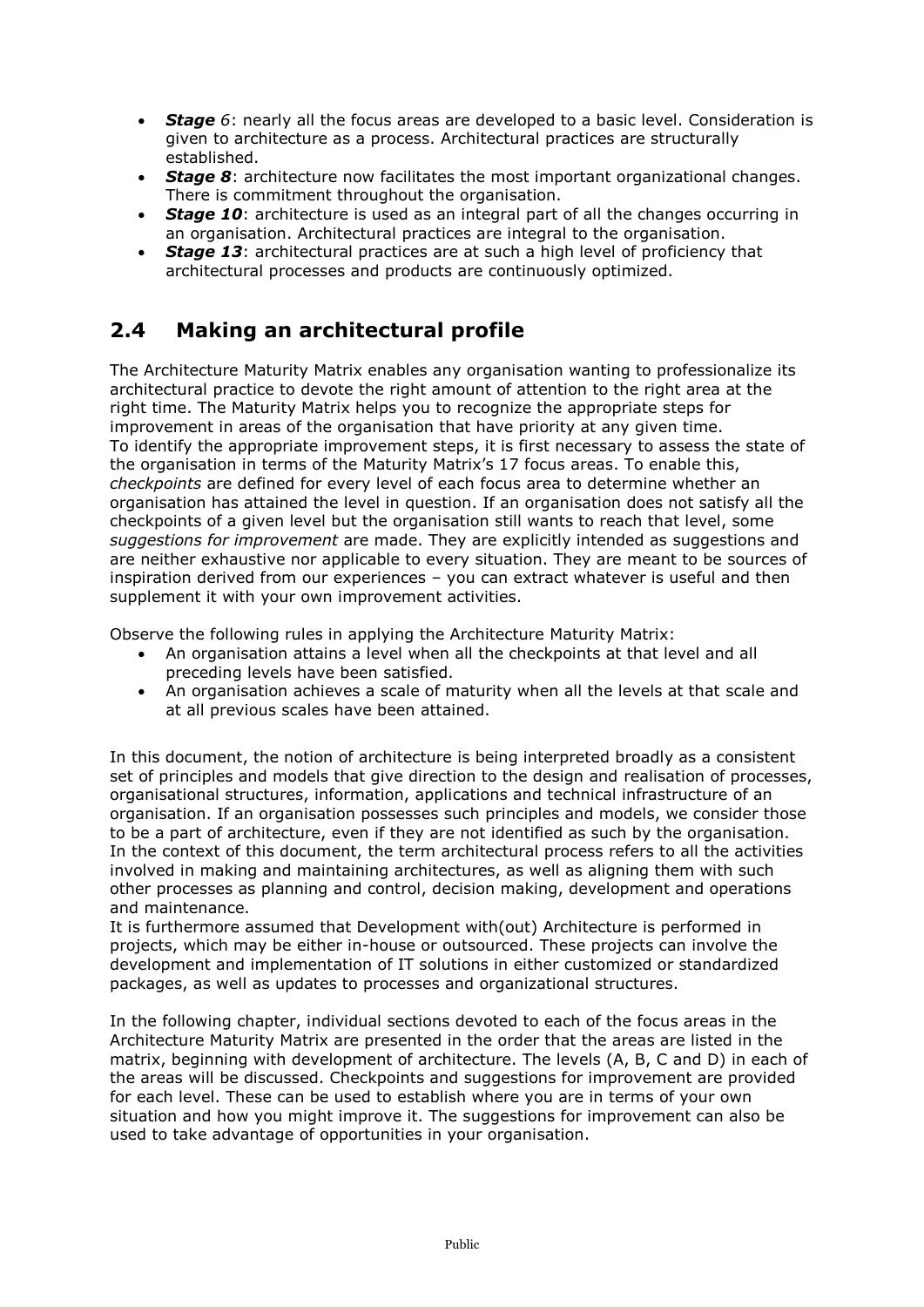# <span id="page-10-0"></span>**3 The 17 focus areas for an effective architectural practice**

In this chapter the 17 focus areas of the Architecture Maturity Matrix are described in more detail. For each focus area is given:

- A description of the focus area
- For each maturity level within the focus area:
	- o A description of the level
	- o Checkpoints to check whether an organisation has attained the level concerned. Only if an organisation fulfils all checkpoints of a level, it can claim to have attained that level.
	- $\circ$  Suggestions for improvement that an organisation can select from to attain the level concerned. Suggestions for improvement are suggestions, not requirements.

#### <span id="page-10-1"></span>**1. Development of architecture**

The development of the architectural models and principles can be approached in a variety of ways, ranging from isolated, autonomous projects to an ongoing facilitation process in which the various architecture development projects are coordinated with one another and the right parties are involved.

| <b>Maturity levels</b> |                                                                                                                                                                                                                                                                                                                                                                                                                                                                                                                                                                                                                                                                                                                                           |  |  |  |  |  |  |  |  |
|------------------------|-------------------------------------------------------------------------------------------------------------------------------------------------------------------------------------------------------------------------------------------------------------------------------------------------------------------------------------------------------------------------------------------------------------------------------------------------------------------------------------------------------------------------------------------------------------------------------------------------------------------------------------------------------------------------------------------------------------------------------------------|--|--|--|--|--|--|--|--|
| <b>Level</b>           | <b>Description</b>                                                                                                                                                                                                                                                                                                                                                                                                                                                                                                                                                                                                                                                                                                                        |  |  |  |  |  |  |  |  |
| A                      | Architecture is developed with a clear focus on objectives<br>The development of architectural models and principles is taken up as a<br>targeted activity within the context of a clear client, a predetermined final<br>result and an intended end date.                                                                                                                                                                                                                                                                                                                                                                                                                                                                                |  |  |  |  |  |  |  |  |
|                        | Checkpoints<br>An architectural document will only be drafted if there is someone in<br>need of the result.<br>Prior to developing the architectural models and principles, it is<br>$\bullet$<br>determined who will be using the result.<br>The architecture addresses issues that are relevant to the<br>$\bullet$<br>organisation.                                                                                                                                                                                                                                                                                                                                                                                                    |  |  |  |  |  |  |  |  |
|                        | Suggestions for improvement<br>Arrange for a sponsor. Ensure that the primary sponsor for any<br>architecture being developed is explicitly indicated. Take the task of<br>finding a sponsor seriously. This means that the sponsor should be<br>actively involved in the development of the architecture.<br>Take a goal-oriented approach to developing architecture. Establish<br>$\bullet$<br>the architectural product that is needed. Determine who wants to<br>have this product, who will be using the product and to what end, and<br>which aspects the product has to address to satisfy these demands. It<br>is useful to document this in a one-page document. Discuss this with<br>the relevant stakeholders and execute it. |  |  |  |  |  |  |  |  |
| B                      | Architecture is developed in consultation with the stakeholders<br>There is an awareness that the architecture needs to address the interests of<br>the various stakeholders and that its primary impact lies in the extent to<br>which its models and principles are accepted. Stakeholders are involved as<br>far as possible in the architecture's development.                                                                                                                                                                                                                                                                                                                                                                        |  |  |  |  |  |  |  |  |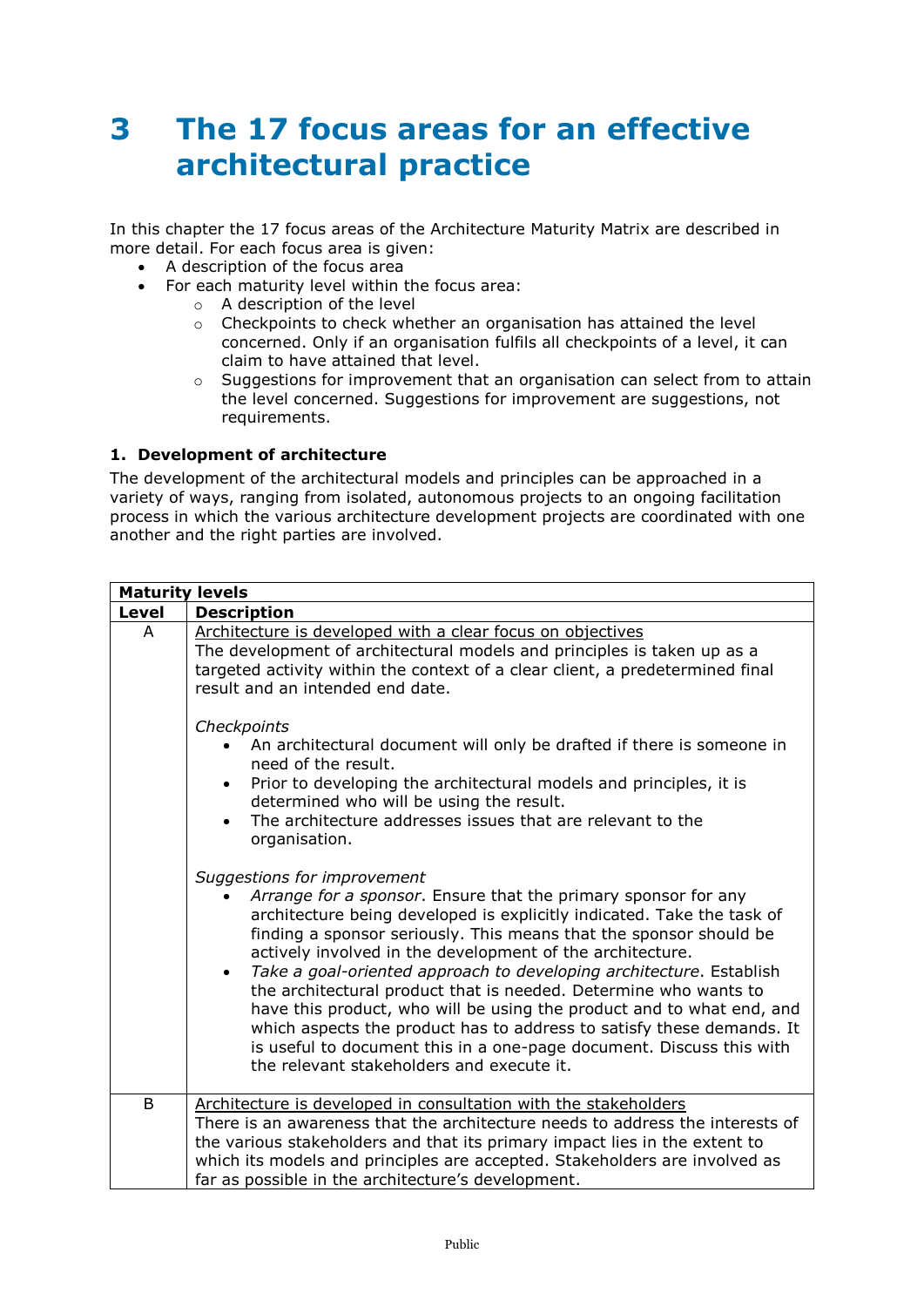|   | Checkpoints<br>All relevant parties are involved in the development of the<br>architectural models and principles (e.g. business managers,<br>administrators, developers, line staff)<br>The architecture shows how the stakeholders' interests have been<br>$\bullet$<br>addressed.<br>The non-functional requirements are adequately incorporated in the<br>$\bullet$<br>architectural models and principles.<br>A distinction is made between enterprise architecture and project<br>$\bullet$<br>architecture.                                                                                                                                                                                                                                                                                                                                                                                 |
|---|----------------------------------------------------------------------------------------------------------------------------------------------------------------------------------------------------------------------------------------------------------------------------------------------------------------------------------------------------------------------------------------------------------------------------------------------------------------------------------------------------------------------------------------------------------------------------------------------------------------------------------------------------------------------------------------------------------------------------------------------------------------------------------------------------------------------------------------------------------------------------------------------------|
|   | Suggestions for improvement<br>Multidisciplinary teams. Perform the actual development of<br>architectural principles and models within multidisciplinary teams,<br>ensuring participation of all relevant stakeholders. Make sure the<br>stakeholders share responsibility for the overall result.<br>Workshops. Involve busy stakeholders by inviting them to workshops.<br>$\bullet$<br>Let others (architects) do the detailed elaboration.<br>Make choices traceable. Make explicit for each architectural choice the<br>$\bullet$<br>rationale behind it and whose concern is addressed by this rationale.<br>This can be done by including the rationale in the descriptions of the<br>architecture principles and/or by connecting principles to each other,<br>for instance in a chain matrix. Models must contain an explicit<br>description of the underlying reasoning and motivation. |
| C | Architectures are developed as a cohesive whole<br>The development of architectural models and principles is an integral<br>process, in the sense that new components are developed as an integral part<br>of the total set of architectures - they are ordered in an architectural<br>framework, for example.                                                                                                                                                                                                                                                                                                                                                                                                                                                                                                                                                                                     |
|   | Checkpoints<br>The cohesion between the different architectural deliverables is<br>effectively safeguarded during the development of the architecture.<br>An effective form of requirement management is in place for all<br>constituent architectures relevant to the organisation.<br>The architecture covers the relevant segments of the organisation<br>(i.e. those segments for which it is desirable to have direction).<br>The enterprise architecture and project architectures are consistent<br>with each other.                                                                                                                                                                                                                                                                                                                                                                        |
|   | Suggestions for improvement<br>Demonstrate architectural coherence. Demonstrate the coherence<br>between architectures by making the relationships among the various<br>architectures in the organization apparent. The DYA framework can be<br>used for this purpose. By positioning all the architectures in this<br>framework, it is possible to reveal overlap and gaps.<br>Review teams. Have architectural products reviewed by at least two<br>$\bullet$<br>architects from architectural domains that are related to the<br>architectural domain described.<br>Manage requirements. Introduce and maintain an architecture<br>$\bullet$<br>requirements document that contains the requirements on the<br>architecture.                                                                                                                                                                    |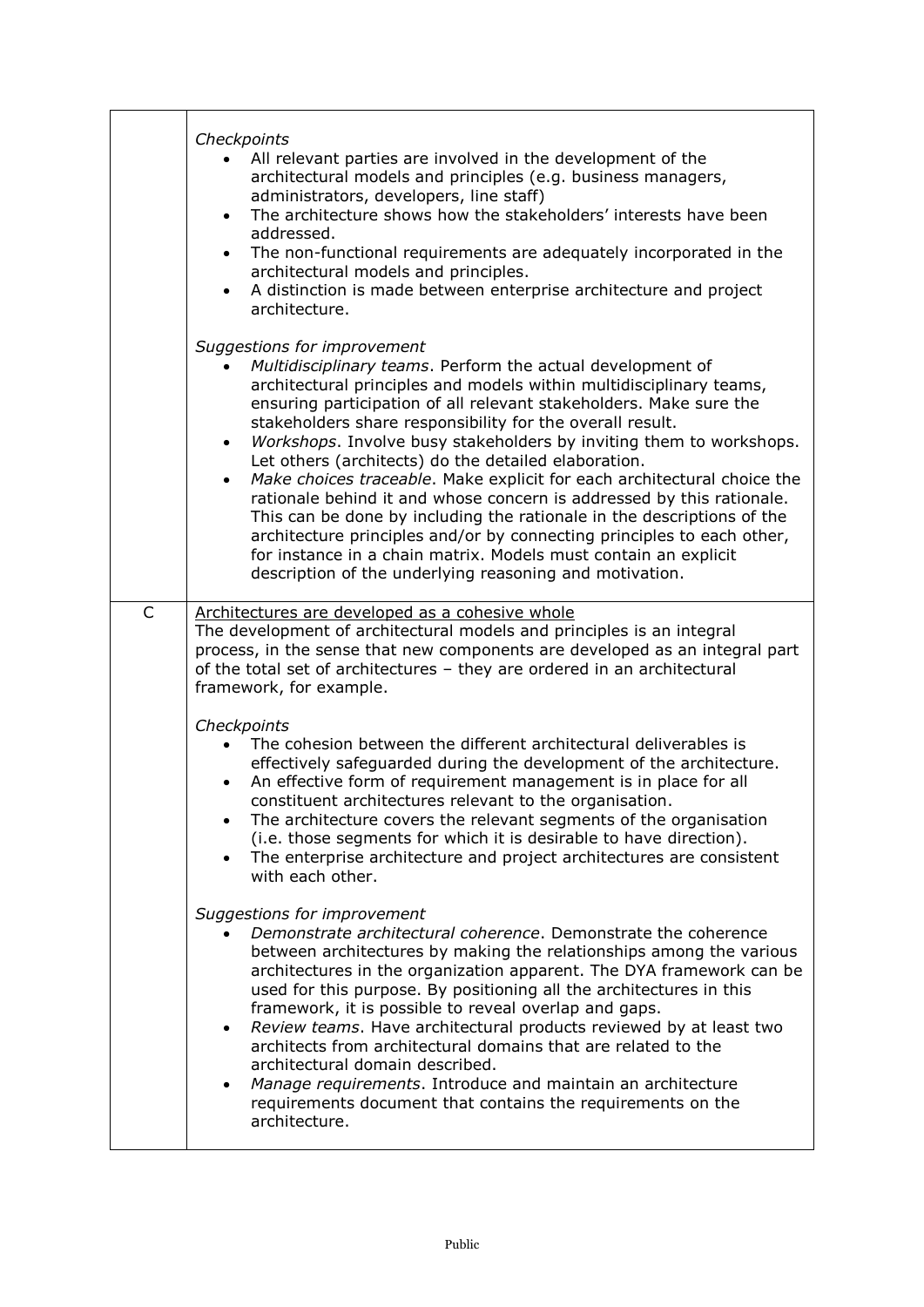#### <span id="page-12-0"></span>**2. Use of architecture**

At the end of the day, it is not about the development of architectural models and principles per se. Architecture is a means to an end. The whole point is that something is achieved by means of the architecture: its implementation. The level of an organisation's maturity is defined by the extent to which architecture is used as a management instrument by an increasingly large section of the organisation in order to take the correct action in the correct manner.

|       | <b>Maturity levels</b>                                                                                                                                                                                                                                                                                                                                                                                                                                                                                                                                                                                                                                                                                        |
|-------|---------------------------------------------------------------------------------------------------------------------------------------------------------------------------------------------------------------------------------------------------------------------------------------------------------------------------------------------------------------------------------------------------------------------------------------------------------------------------------------------------------------------------------------------------------------------------------------------------------------------------------------------------------------------------------------------------------------|
| Level | <b>Description</b>                                                                                                                                                                                                                                                                                                                                                                                                                                                                                                                                                                                                                                                                                            |
| A     | Architecture is informative<br>The architecture offers a clear picture of the objectives the organisation<br>intends to pursue and inspires its members to pursue them. This picture is<br>furthermore endorsed by the organisation's management. The architecture can<br>be accessed by the entire staff. Other parties than the architects themselves<br>are familiar with and consult the architectural products. Although the<br>architecture inspires others, it is not mandatory to comply with its<br>requirements.                                                                                                                                                                                    |
|       | Checkpoints<br>The architecture is acknowledged by management.<br>$\bullet$<br>• The architecture offers a clear picture of what the organisation wants.<br>The architecture can be accessed by all employees.<br>$\bullet$                                                                                                                                                                                                                                                                                                                                                                                                                                                                                   |
|       | Suggestions for improvement<br>Publish the architecture. Ensure that the existing architectures are<br>brought to the attention of the organization. Publish the architecture on<br>a site that is accessible to the entire organisation. Make the site<br>attractive and interactive, for instance in the form of a (semantic) wiki.<br>Present the architecture as representing the vision of where the<br>organization ultimately wants to go.<br>Story telling. Develop an inspiring story that tells why the architecture<br>$\bullet$<br>is there and why it is as it is. In other words, the vision behind the<br>architecture. Ensure that all architects can tell this story in an inspiring<br>way. |
| B     | Architecture is prescriptive<br>The architecture serves as a concrete framework for guiding decisions made<br>within the context of the organisation's projects.<br>Checkpoints<br>The architecture is used to give direction to business and IT<br>developments.<br>The architecture provides guidelines at the correct level that can be<br>followed during a project's execution.                                                                                                                                                                                                                                                                                                                          |
|       | The architecture has a clear status.<br>Suggestions for improvement<br>Implement project-start architecture. Supply each project with a<br>project-start architecture. Project-start architectures are formulated so<br>that they are accessible, understandable and applicable to projects.<br>Project-start architectures also establish the frameworks that give<br>effective direction to the decisions made in projects.<br>Versioning of architecture documents. Provide architecture documents<br>$\bullet$<br>with a number of attributes concerning versioning. In addition to the<br>status of the document, the 'sell by' date is a useful attribute: the date                                     |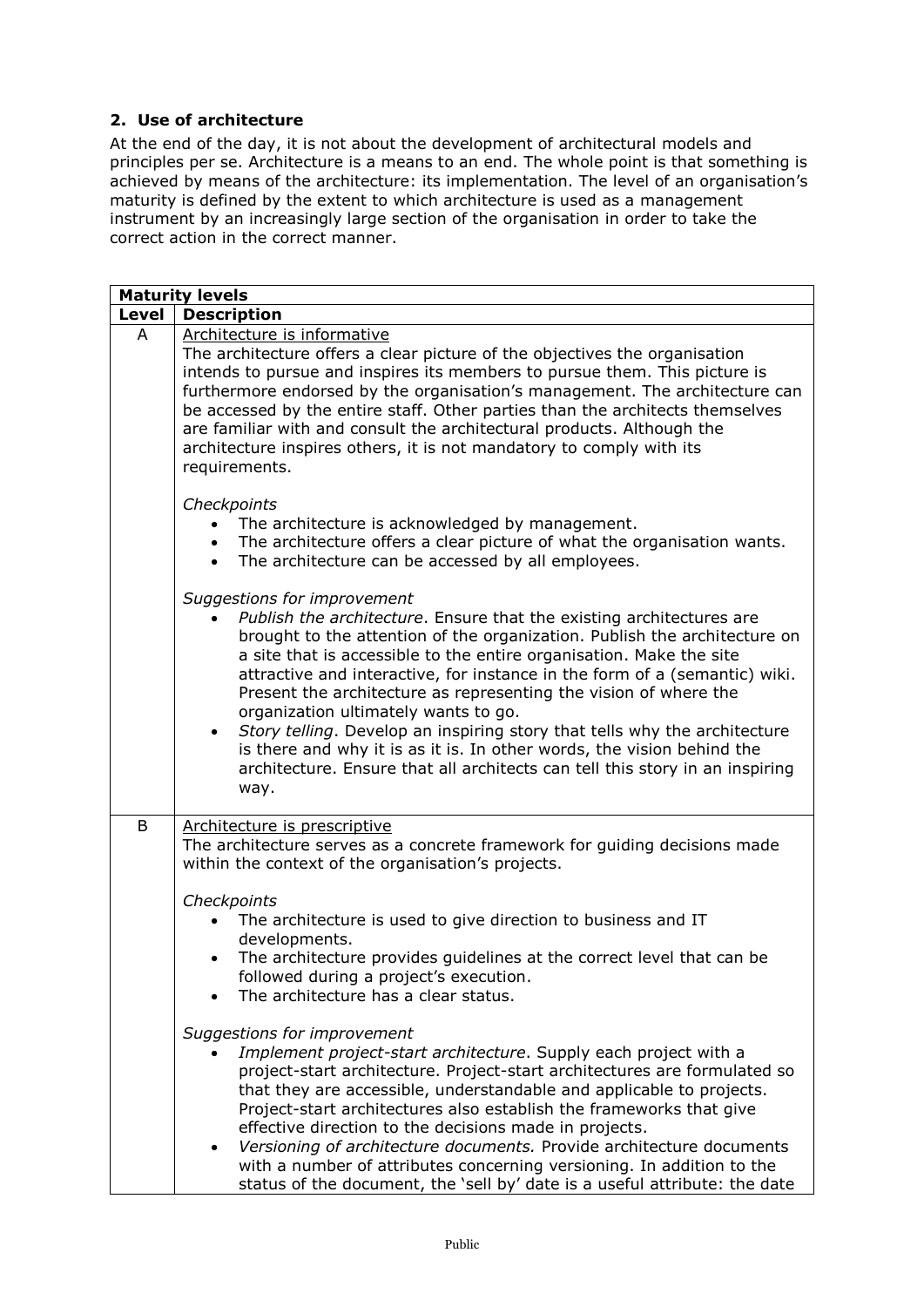|   | until which the given status is valid. Ensure that the person who<br>maintains the document receives a signal to renew the sell by date in<br>time. Also provide an owner of the document.                                                                                                                                                                                                                                        |
|---|-----------------------------------------------------------------------------------------------------------------------------------------------------------------------------------------------------------------------------------------------------------------------------------------------------------------------------------------------------------------------------------------------------------------------------------|
| C | Architecture is aligned with the decision-making process<br>Architecture is an integral part of the organisation's control process. It forms a<br>key factor in its decision-making processes.                                                                                                                                                                                                                                    |
|   | Checkpoints<br>Architecture plays an integral role in the organisation's decision-making<br>process.<br>The vision that serves as the basis for the architecture is shared by<br>general management.<br>The ownership of processes, data and information systems has been<br>effectively arranged.                                                                                                                                |
|   | Suggestions for improvement<br>Incorporate architecture into the planning and control cycle.<br>Incorporate the role of architecture into the organisation's planning and<br>budgeting cycle. This means that, in formulating annual plans,<br>architectural factors are considered when projects and programs are<br>being selected. In practice, this mostly occurs by involving a member of<br>the architect team in planning. |

#### <span id="page-13-0"></span>**3. Alignment with business strategy**

Architecture's raison d'être is its support and facilitation of the organisation's business strategy and objectives. Its alignment with the business strategy – the extent to which the architectural process is aligned to the organisation's aims and abilities – is therefore very important. The key issue is the relationship between the choices that are made within the architecture and the business objectives.

|       | <b>Maturity levels</b>                                                                                                                                                                                                                                                                                                                                                                                                                                                                                                                                                                                                                                                                                                                                                      |
|-------|-----------------------------------------------------------------------------------------------------------------------------------------------------------------------------------------------------------------------------------------------------------------------------------------------------------------------------------------------------------------------------------------------------------------------------------------------------------------------------------------------------------------------------------------------------------------------------------------------------------------------------------------------------------------------------------------------------------------------------------------------------------------------------|
| Level | <b>Description</b>                                                                                                                                                                                                                                                                                                                                                                                                                                                                                                                                                                                                                                                                                                                                                          |
| A     | Architecture is related to business objectives<br>The architectural choices are substantiated by explicitly linking them to the<br>organisation's business objectives.                                                                                                                                                                                                                                                                                                                                                                                                                                                                                                                                                                                                      |
|       | Checkpoints<br>The relationship between the architectural choices and the<br>organisation's business objectives is clear.<br>The architectural choices are in line with the business strategy and<br>objectives.<br>Suggestions for improvement<br><i>Explain the basis of the architecture.</i> Examine the existing architecture<br>and relate choices and statements to the business strategy and goals<br>(to the extent that this has not already been done). If such a<br>relationship cannot be established, take a very critical look at the<br>architectural principles and models. Frequently, choices and statements<br>are made in the architecture without any reference to business goals<br>and requirements. As a consequence, these choices are constantly |
|       | being questioned.                                                                                                                                                                                                                                                                                                                                                                                                                                                                                                                                                                                                                                                                                                                                                           |
| B     | Architectural process is steered by the business objectives                                                                                                                                                                                                                                                                                                                                                                                                                                                                                                                                                                                                                                                                                                                 |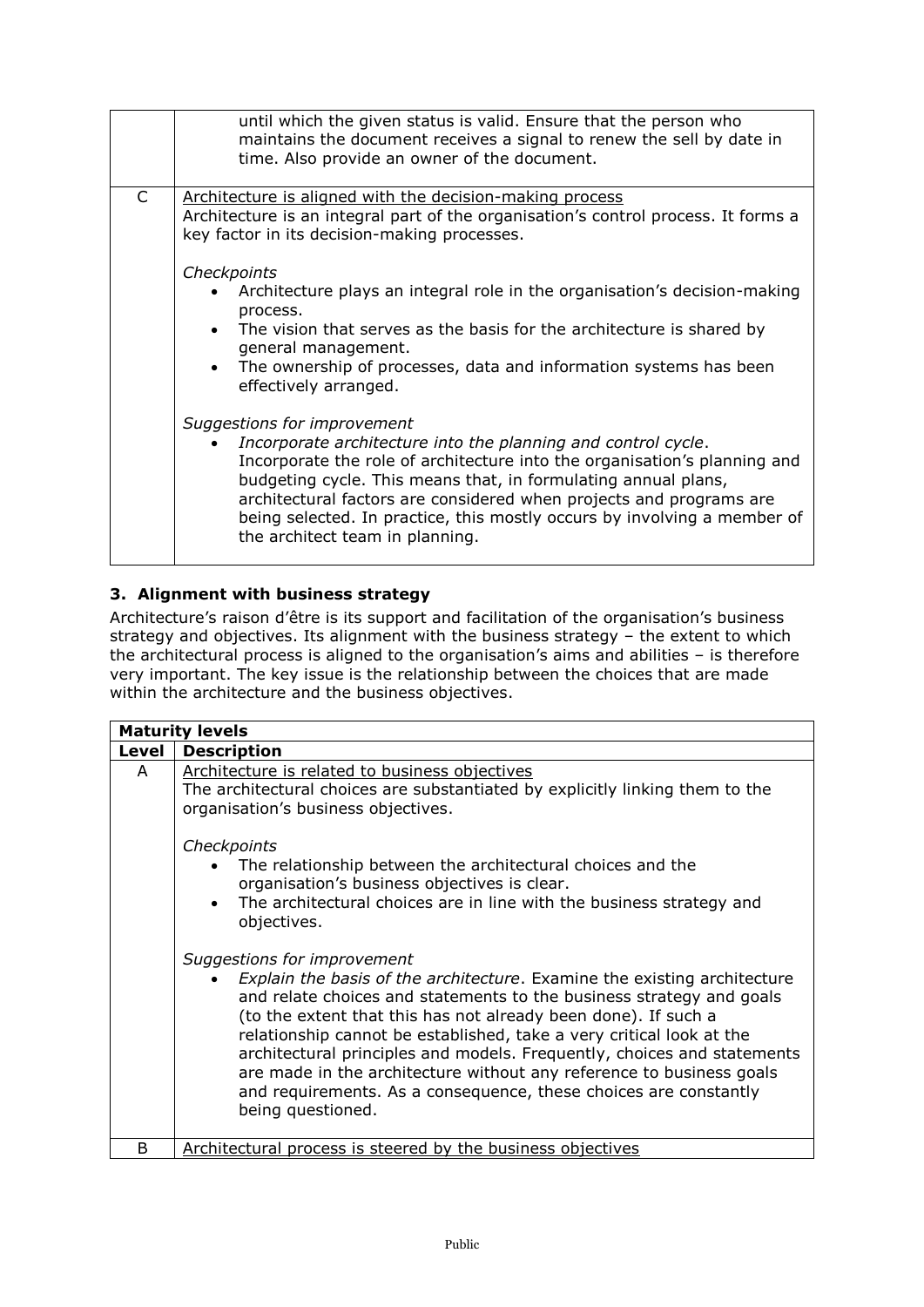|   | The development of the architectural models and principles is steered by the<br>business objectives as envisioned by the organisation. Architectural changes<br>are triggered by change wishes that are in turn generated by (changed)<br>business objectives. Which specific architectures are worked on is determined<br>by the business changes that are in the pipeline.                                                                                                                                                                                                               |
|---|--------------------------------------------------------------------------------------------------------------------------------------------------------------------------------------------------------------------------------------------------------------------------------------------------------------------------------------------------------------------------------------------------------------------------------------------------------------------------------------------------------------------------------------------------------------------------------------------|
|   | Checkpoints                                                                                                                                                                                                                                                                                                                                                                                                                                                                                                                                                                                |
|   | Architects and business representatives do not hesitate to get in touch<br>with one another.<br>Concrete business objectives form the immediate cause for the<br>development of the architectural models and principles.                                                                                                                                                                                                                                                                                                                                                                   |
|   | When developing architectural models and principles, it is clear to what<br>$\bullet$<br>business objectives the architecture needs to contribute.                                                                                                                                                                                                                                                                                                                                                                                                                                         |
|   |                                                                                                                                                                                                                                                                                                                                                                                                                                                                                                                                                                                            |
|   | Suggestions for improvement<br>Set up account management for business. Initiate dialogue with<br>business managers and their representatives, such as the information<br>managers of the business units. This can be done by allocating business<br>domains to the architects. The architects build up a lasting, structural<br>relationship with their "accounts." They come to know what is going on<br>inside the given business domain, where the needs are and how<br>architecture can contribute to the achievement of the business goals.                                           |
| C | Architecture is an integral part of the strategic dialogue                                                                                                                                                                                                                                                                                                                                                                                                                                                                                                                                 |
|   | Thinking in terms of architecture is an integral part of the organisation.<br>Architects are involved as a matter of course when management considers<br>making changes. Architects and staff members responsible for business jointly<br>participate in the Strategic Dialogue. Architecture offers concrete support<br>within the organisation's strategic discussions.                                                                                                                                                                                                                  |
|   | Checkpoints                                                                                                                                                                                                                                                                                                                                                                                                                                                                                                                                                                                |
|   | If the business intends to make changes, it automatically involves                                                                                                                                                                                                                                                                                                                                                                                                                                                                                                                         |
|   | architects as a partner in the discussion.                                                                                                                                                                                                                                                                                                                                                                                                                                                                                                                                                 |
|   | When giving shape to changes, the business feels supported by the<br>$\bullet$<br>architects.                                                                                                                                                                                                                                                                                                                                                                                                                                                                                              |
|   | The architects proactively bring relevant trends and developments in<br>the market to the attention of business management.                                                                                                                                                                                                                                                                                                                                                                                                                                                                |
|   | Suggestions for improvement                                                                                                                                                                                                                                                                                                                                                                                                                                                                                                                                                                |
|   | Involve architecture in the pre-project phase (Strategic Dialogue). To<br>begin with, collaborate with business management to determine what<br>the added value of architecture has to be for the organisation. Based on<br>this determination, establish the added value of architecture in the<br>business discussions leading up to the initiation of projects $-$ in<br>formulating the business cases, for example. This added value is mostly<br>to be found in the rapid provision of insight concerning the<br>consequences of choices and the manner of achieving business goals. |
|   | Set up issue management. Make an agreement with the business<br>managers that the architect team will take on the task of monitoring<br>difficult issues. This means that the architect team will prepare and<br>coordinate the handling and resolution of these issues with business<br>management, and incorporate the results into policy. Of course, the<br>resolved issues are also immediately converted into architecture.<br>Thinking outside in. Train the architects to think outside in, i.e. to think                                                                          |
|   | from the perspective of business issues instead of from the perspective<br>of architecture. If necessary, have the architects attend relevant<br>business courses.                                                                                                                                                                                                                                                                                                                                                                                                                         |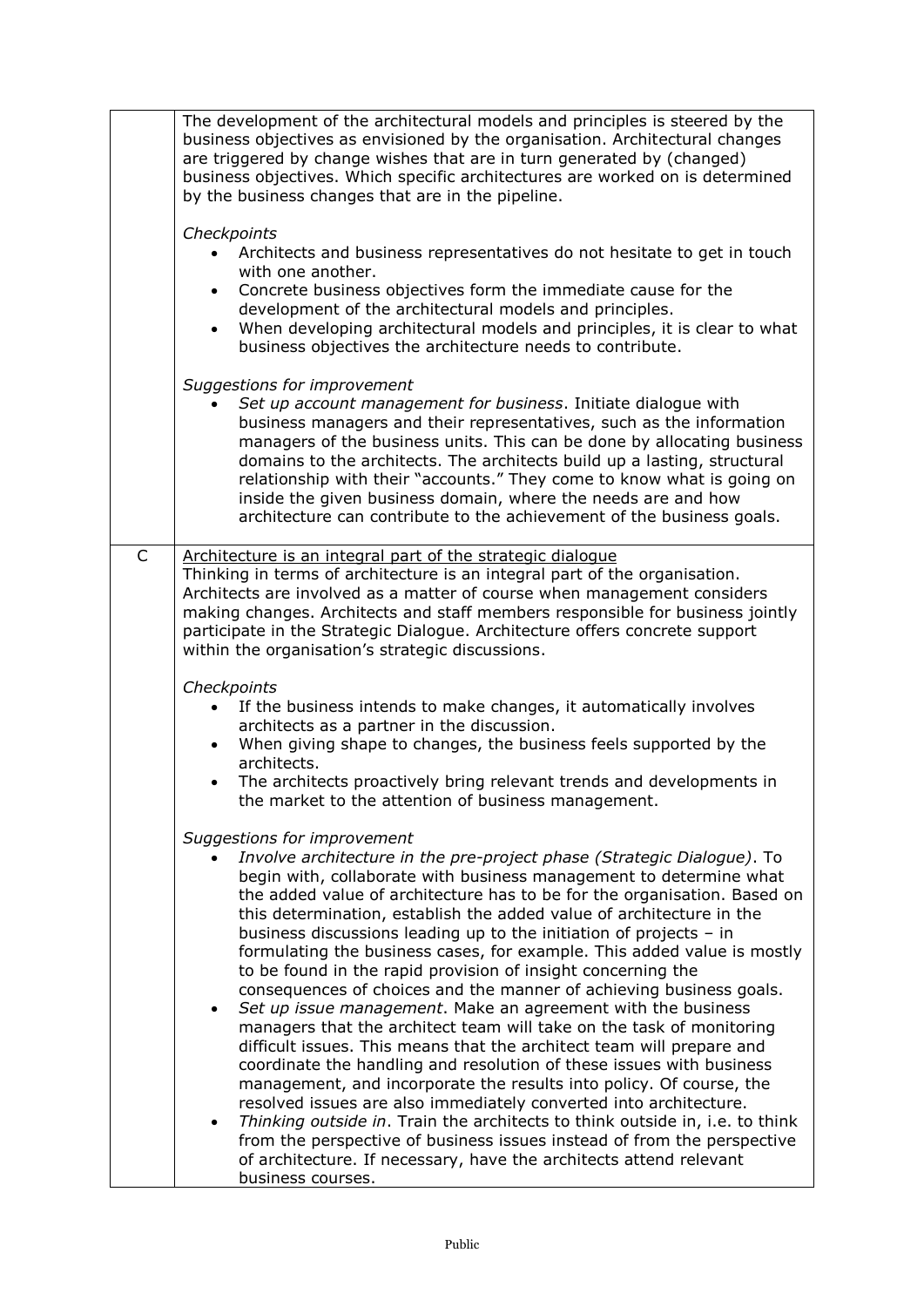٦

#### <span id="page-15-0"></span>**4. Alignment with realisation**

 $\Gamma$ 

 $\overline{\mathsf{T}}$ 

Architecture needs to steer changes in such a way that business objectives are (optimally) realised. It is crucial, therefore, that the architecture is effectively aligned with the realisation process (programme, project, management, maintenance), irrespective of whether this relates to process, organisational or IT development. How are the architectural process and the realisation process aligned in practice?

|       | <b>Maturity levels</b>                                                                                                                                                                                                                                                                                                                                                                                                                                                                                                                                                                                                                                                                                                                                                                                                                                                                         |
|-------|------------------------------------------------------------------------------------------------------------------------------------------------------------------------------------------------------------------------------------------------------------------------------------------------------------------------------------------------------------------------------------------------------------------------------------------------------------------------------------------------------------------------------------------------------------------------------------------------------------------------------------------------------------------------------------------------------------------------------------------------------------------------------------------------------------------------------------------------------------------------------------------------|
| Level | <b>Description</b>                                                                                                                                                                                                                                                                                                                                                                                                                                                                                                                                                                                                                                                                                                                                                                                                                                                                             |
| A     | Ad hoc<br>There is an awareness when carrying out projects and functional/technical<br>management (maintenance) that the staff need to work within certain<br>boundaries. Indeed, from time to time, staff working on projects and<br>maintenance ask for specific guidelines.                                                                                                                                                                                                                                                                                                                                                                                                                                                                                                                                                                                                                 |
|       | Checkpoints<br>There are projects that take the architecture into account.<br>Staff working on projects occasionally ask questions about the<br>$\bullet$<br>architecture.<br>Architects are occasionally involved in design and construction.                                                                                                                                                                                                                                                                                                                                                                                                                                                                                                                                                                                                                                                 |
|       | Suggestions for improvement<br>Discuss the role of architecture with project managers. With the project<br>managers, discuss what the relationship is between architecture and<br>projects, why architecture is important and what this means for project<br>execution. For example, have an architect discuss this at a project<br>managers' work meeting.<br>Discuss the role of architecture with maintenance. With<br>functional/technical management, discuss what the relationship is<br>between architecture and maintenance, why architecture is important<br>and what this means for maintenance. For example, have an architect<br>discuss this at a work meeting.<br>Involve design and operations. Involve design and maintenance in the<br>$\bullet$<br>architecture processes. One way to do this, is to invite senior<br>employees to participate in an architecture community. |
| B     | Structural<br>Staff carrying out projects and maintenance are expected to work within the<br>frameworks of the architecture. Architecture has a place within the<br>organisation's standard procedures for projects and maintenance. Where<br>necessary, architecture is geared towards projects.<br>Checkpoints<br>• Architecture has a place within the standard development process<br>The architects pay specific attention to the architecture's practical value<br>for projects.<br>The architecture is taken into account when making changes<br>$\bullet$                                                                                                                                                                                                                                                                                                                              |
|       | (maintenance).<br>Suggestions for improvement<br>Embed architecture in the project method. Many organizations have a<br>method for working on projects. This can be a standard method, such<br>as PRINCE2, but it can also be the organisation's own procedure as laid                                                                                                                                                                                                                                                                                                                                                                                                                                                                                                                                                                                                                         |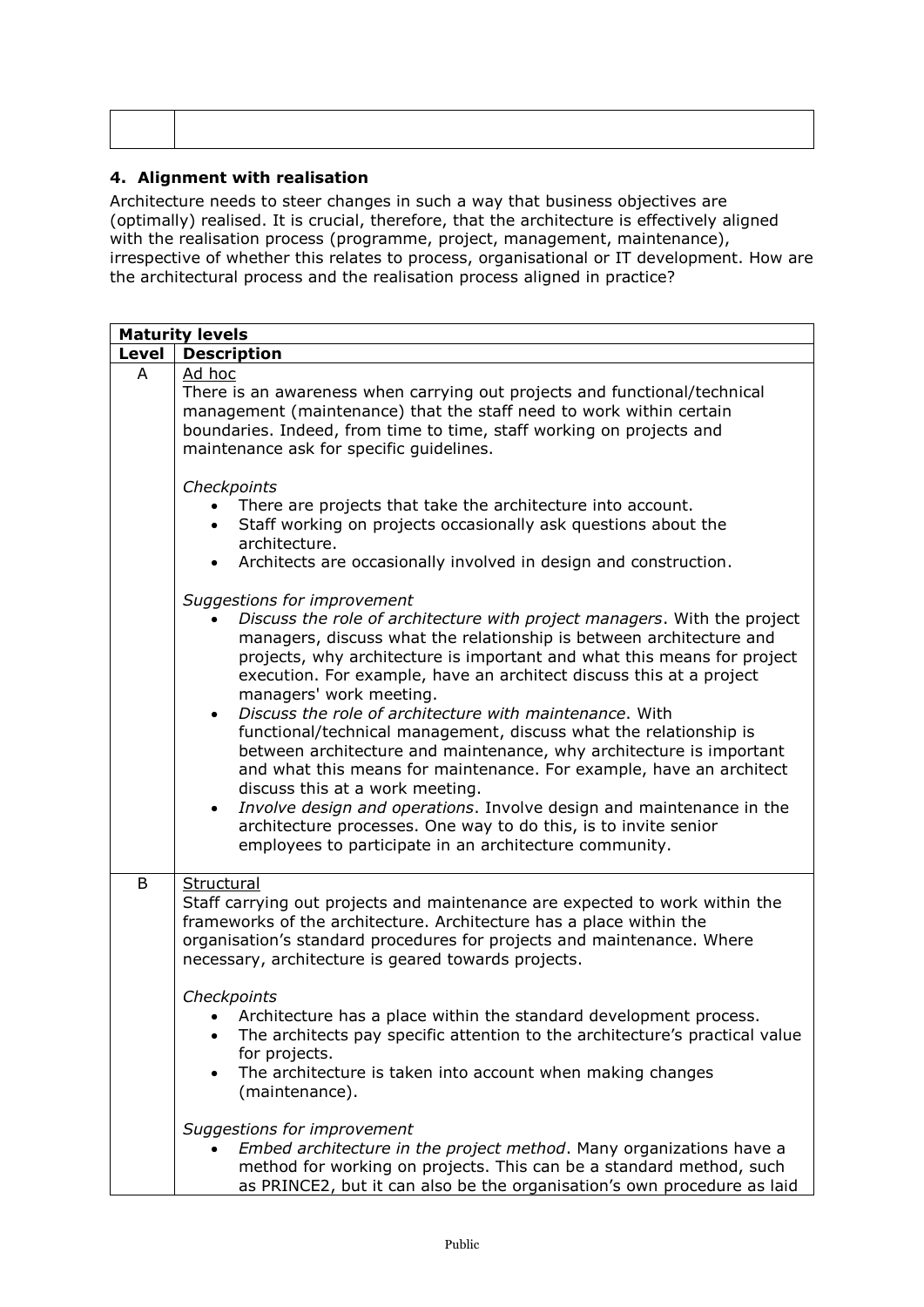|              | out in a project manual. Give architecture a place in this procedure by<br>literally writing it into the standard project work procedure. The role of<br>architecture is therefore explicitly added to the project method.<br>Embed architecture in maintenance procedures. Include the role of<br>$\bullet$<br>architecture in the description of maintenance procedures. For instance,<br>describe how and when change requests are subjected to an<br>architecture review.                 |
|--------------|-----------------------------------------------------------------------------------------------------------------------------------------------------------------------------------------------------------------------------------------------------------------------------------------------------------------------------------------------------------------------------------------------------------------------------------------------------------------------------------------------|
| $\mathsf{C}$ | Interactive<br>There is an interactive dialogue between architects and the staff working on<br>projects and maintenance, in which the architects support the projects and<br>maintenance staff in the implementation of the architectural frameworks, and<br>the projects and maintenance staff offer feedback regarding the quality and<br>applicability of the architecture.<br>Checkpoints<br>The architectural process is regularly provided with feedback by the<br>development process. |
|              | The architects help the developers to tailor the general architectural<br>$\bullet$<br>principles to their specific situation.<br>The architectural process is regularly provided with feedback by the<br>$\bullet$<br>maintenance function.                                                                                                                                                                                                                                                  |
|              | Suggestions for improvement<br>Set up account management for the development process. Initiate<br>regular meetings between members of the architect team and<br>representatives from system development. The purpose of these<br>meetings is to ensure good collaboration between architects and<br>projects.                                                                                                                                                                                 |
|              | Set up account management for maintenance. Initiate regular meetings<br>$\bullet$<br>between members of the architect team and representatives from<br>functional/technical management. One purpose of these meetings is to<br>collect the requirements on architecture from a maintenance<br>perspective.<br>Collectively develop project-start architecture. Have architects and<br>$\bullet$                                                                                               |
|              | project teams together develop the project-start architecture, which is<br>architecture focused on the situation of a specific project.                                                                                                                                                                                                                                                                                                                                                       |

#### <span id="page-16-0"></span>**5. Relationship to the As-Is state**

Architecture is often associated with a desired situation: the so-called target situation. However, virtually every organisation also deals with existing situations whose development has been informed by historical factors (and often not within an architectural framework). To ensure that the architecture remains applicable, it is important to take the current situation with its specific opportunities and limitations into account.

| <b>Maturity levels</b> |                                                                                                                                                                                                                                                           |
|------------------------|-----------------------------------------------------------------------------------------------------------------------------------------------------------------------------------------------------------------------------------------------------------|
| Level                  | <b>Description</b>                                                                                                                                                                                                                                        |
| A                      | Attention to the As-Is state                                                                                                                                                                                                                              |
|                        | The architecture not only outlines the desired future situation, but also pays<br>attention to the current situation (existing processes, organisational<br>structure, provision of information and technical infrastructure) and how to<br>deal with it. |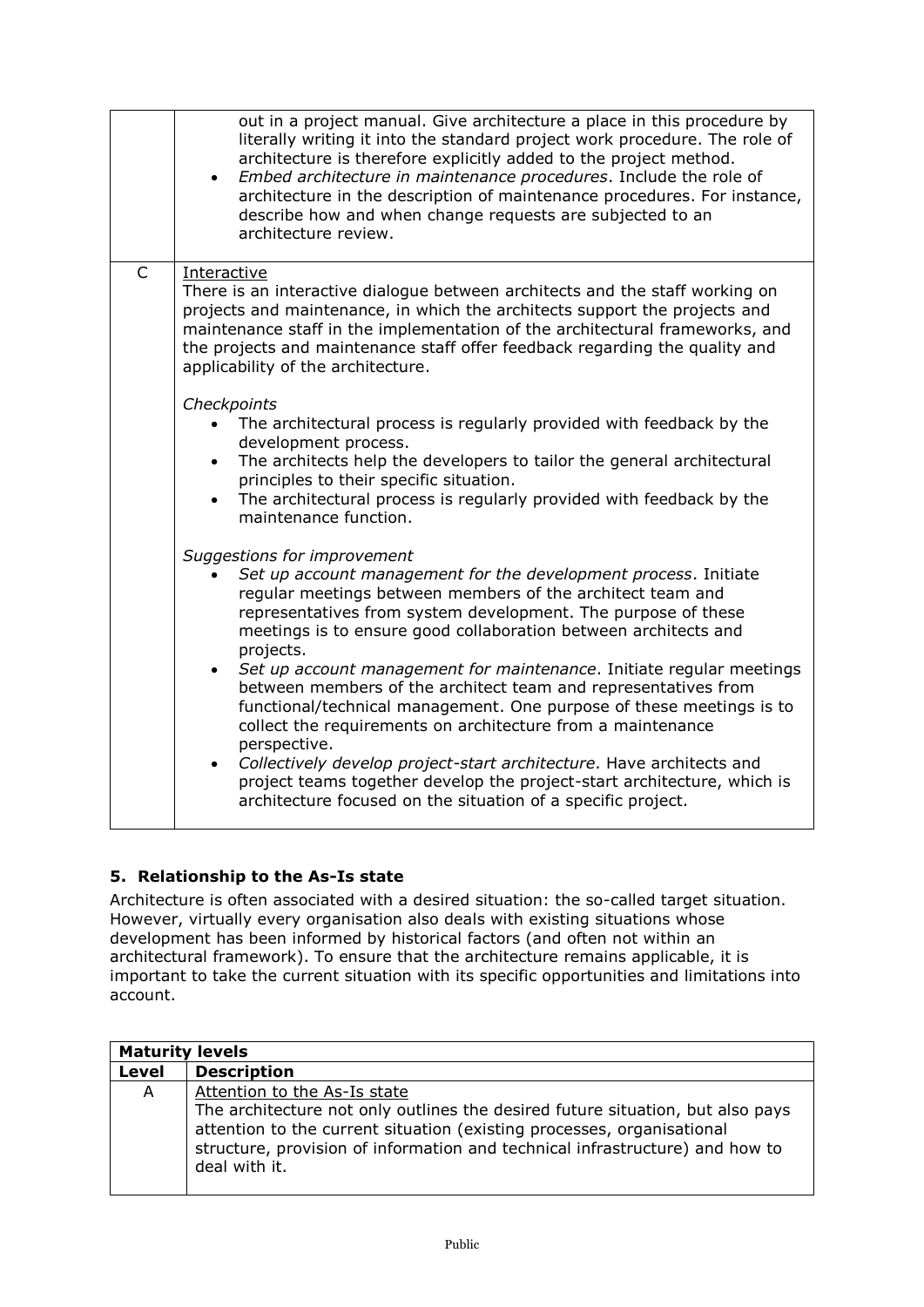|   | Checkpoints                                                                                                                                                                                                                                                                                                                                                                                                                                                                                                                                                                                                                                                                                                                                                                                                                                                                                                                                                                                                                                                                                                        |
|---|--------------------------------------------------------------------------------------------------------------------------------------------------------------------------------------------------------------------------------------------------------------------------------------------------------------------------------------------------------------------------------------------------------------------------------------------------------------------------------------------------------------------------------------------------------------------------------------------------------------------------------------------------------------------------------------------------------------------------------------------------------------------------------------------------------------------------------------------------------------------------------------------------------------------------------------------------------------------------------------------------------------------------------------------------------------------------------------------------------------------|
|   | The architecture pays attention to the current situation (existing<br>processes, organisational structure, information systems and technical<br>infrastructure).<br>Policy has been formulated with regard to the current situation<br>$\bullet$<br>(existing processes, organisational structure, information systems and<br>technical infrastructure).<br>Guidelines have been formulated for the maintenance of systems that<br>$\bullet$<br>do not meet the requirements of the target architecture.                                                                                                                                                                                                                                                                                                                                                                                                                                                                                                                                                                                                           |
|   | Suggestions for improvement<br>Formulate policy for as-is state. Develop a vision about the future of<br>the current state of processes, organizational structures, information,<br>applications and technical infrastructure. Based on this vision,<br>formulate concrete guidelines on how to proceed. These guidelines<br>indicate the conditions under which parts of the current state should<br>be replaced or updated.                                                                                                                                                                                                                                                                                                                                                                                                                                                                                                                                                                                                                                                                                      |
| B | Future and existing situations are viewed in connection<br>The architecture addresses the future and the present as interrelated<br>situations. The architecture offers insight into how the organisation can<br>proceed from the existing situation to the desired situation.                                                                                                                                                                                                                                                                                                                                                                                                                                                                                                                                                                                                                                                                                                                                                                                                                                     |
|   | Checkpoints<br>The architecture indicates the relationship between the existing<br>situation and the desired situation.<br>The architecture offers guidelines in the area of migration (how to<br>$\bullet$<br>proceed from an existing to a desired situation).<br>The architecture clearly distinguishes between different planning<br>$\bullet$<br>horizons.<br>There is an up-to-date description of the current situation (existing<br>$\bullet$<br>processes, organisational structure, information systems and technical<br>infrastructure).                                                                                                                                                                                                                                                                                                                                                                                                                                                                                                                                                                |
|   | Suggestions for improvement<br>• Draft a roadmap. Sketch the roadmap of migrating from the as-is to<br>the to-be state based on architecture. Use these roadmaps to initiate<br>projects and to provide quidelines to projects.<br>Set up asset management. Map out the entire set of IT assets<br>$\bullet$<br>(applications and technical infrastructure) and subject it to asset<br>management. Take such matters into account as the functional and<br>technical value of applications, life-cycle management, costs and use.<br>The objective of asset management is to enable well-considered IT<br>investment decisions.<br>Make heat maps. Assess how well processes, data and applications<br>$\bullet$<br>support the business functions and map this onto so-called heat<br>maps. Using scores or colours, a heat map indicates the degree to<br>which a business function is satisfied with the support in several<br>areas, varying from excellent to very bad. A heat map can also show<br>the importance of a business function. In this way, insight is given<br>into where change is needed most. |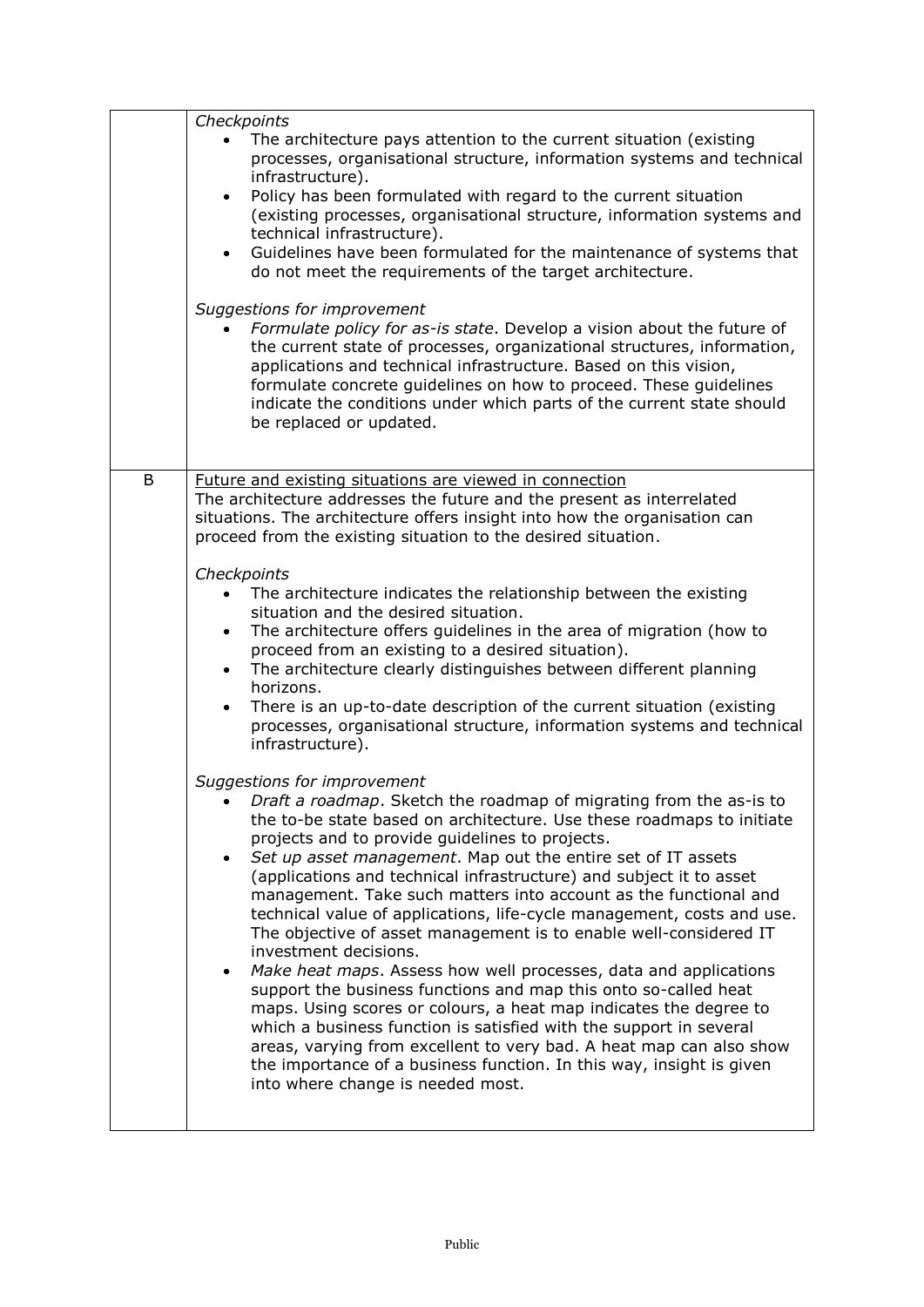#### <span id="page-18-0"></span>**6. Responsibilities and authorities**

When framing and implementing the architectural models and principles, the organisation can prevent discussions and differences of opinion regarding architecture from ending up in a void by clearly and unambiguously establishing each party's responsibilities and authorities. Moreover, this allows parties to be held accountable for their own specific contribution to the architecture.

|              | <b>Maturity levels</b>                                                                                                                                                                                                                                                                                                                                                                                                                                                                                                                                                                                                                                        |
|--------------|---------------------------------------------------------------------------------------------------------------------------------------------------------------------------------------------------------------------------------------------------------------------------------------------------------------------------------------------------------------------------------------------------------------------------------------------------------------------------------------------------------------------------------------------------------------------------------------------------------------------------------------------------------------|
| <b>Level</b> | <b>Description</b>                                                                                                                                                                                                                                                                                                                                                                                                                                                                                                                                                                                                                                            |
| A            | Responsibility for architecture as a product has been assigned<br>The responsibility for the architectural content has been assigned. Each<br>architectural product has an owner who bears responsibility for the described<br>aspect of the architecture and who will validate the architecture.                                                                                                                                                                                                                                                                                                                                                             |
|              | Checkpoints<br>The responsibility for the content of the architecture as a whole has<br>been explicitly assigned to someone in the organisation.<br>Each architectural product has an owner (responsible for the content).<br>• The content of the architecture has an official status within the<br>organisation.                                                                                                                                                                                                                                                                                                                                            |
|              | Suggestions for improvement<br>Obtain a mandate for architecture. Ask senior management to express<br>their commitment to architectural practices and to explicitly assign the<br>responsibility for the architecture.<br>Draw up a table of responsibilities. Construct a table of responsibilities<br>in which architecture-related tasks are matched with the various<br>functions in the organization. Indicate the person responsible for each<br>task as well as the person who performs it. For this purpose, use such<br>techniques as RACI (Responsible, Accountable, Consulting, Informed)<br>or RAEW (Responsibility, Authority, Expertise, Work). |
| B            | Management is responsible for the architectural process<br>Responsibility for the architectural development process and the<br>implementation of the architectural models and principles has been assigned at<br>the management level within the organisation.                                                                                                                                                                                                                                                                                                                                                                                                |
|              | Checkpoints<br>The organisation has a body where decisions relating to the architecture<br>can be taken (an architecture board, for instance).<br>The responsibility for the architectural process as a whole has been<br>explicitly assigned to someone in the organisation.                                                                                                                                                                                                                                                                                                                                                                                 |
|              | Suggestions for improvement<br>Set up an architecture board. Create an architecture board to formally<br>approve architectural products and to provide an escalation platform to<br>deal with deviations from the architecture. Members of the architectural<br>board are to be recruited from the senior management of both business<br>and IT.<br>Appoint a process owner for architecture. Assign ownership of the                                                                                                                                                                                                                                         |
|              | architectural process. The process owner of architecture is not only<br>responsible for the processes in which architecture is developed but<br>also for its alignment with other processes, such as the development<br>and maintenance processes. The process owner is responsible for the<br>effectiveness and efficiency of the architectural processes.                                                                                                                                                                                                                                                                                                   |
| C            | Senior management is responsible for the effect of architecture                                                                                                                                                                                                                                                                                                                                                                                                                                                                                                                                                                                               |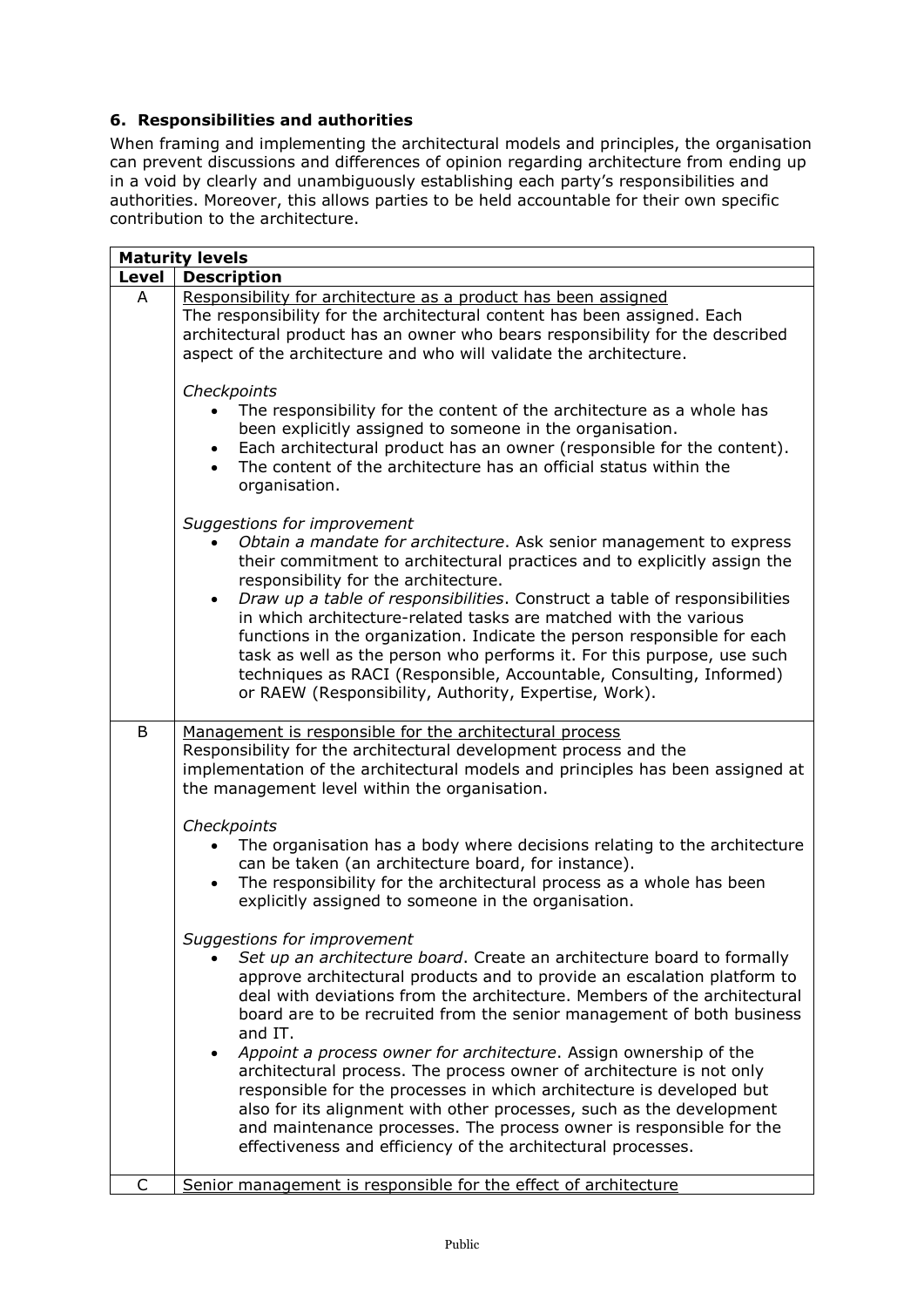| Architecture has been included in the portfolio of one of the members of the<br>senior management team. The effect of having an architectural practice is                                                               |
|-------------------------------------------------------------------------------------------------------------------------------------------------------------------------------------------------------------------------|
| evaluated.                                                                                                                                                                                                              |
| Checkpoints                                                                                                                                                                                                             |
| • Architecture is included in the portfolio of one of the members of the<br>senior management team.                                                                                                                     |
| Architecture is also the responsibility of business management.<br>$\bullet$<br>The manager responsible for architecture is held accountable for the<br>$\bullet$                                                       |
| extent to which architecture contributes to the business objectives.                                                                                                                                                    |
| Suggestions for improvement                                                                                                                                                                                             |
| Allocate final responsibility for architecture. Ensure that senior<br>$\bullet$<br>management is actually involved in architecture, especially on the<br>business side. Ensure that the ultimate responsibility for the |
| architecture is allocated to the portfolio of a business manager.                                                                                                                                                       |

#### <span id="page-19-0"></span>**7. Alignment with change portfolio**

Generally speaking, an organisation has to deal with a (large) number of internal developments in a range of areas, which all take place more or less simultaneously. Some of these developments are dependent on one another. Architecture is the management instrument for structuring the coordination of the developments in terms of content. Naturally, architecture will need to be used for this specific purpose.

| <b>Maturity levels</b> |                                                                                                                                                                                                                                                                                                                                                                                                                                         |  |
|------------------------|-----------------------------------------------------------------------------------------------------------------------------------------------------------------------------------------------------------------------------------------------------------------------------------------------------------------------------------------------------------------------------------------------------------------------------------------|--|
| Level                  | <b>Description</b>                                                                                                                                                                                                                                                                                                                                                                                                                      |  |
| A                      | Steering the content of individual projects<br>The architecture is used to enable the steering of the content of individual<br>projects - in terms of boundaries and high-level design choices - in relation<br>to other current developments. Before a project is started up, it is first<br>checked how it will fit within existing and planned developments.                                                                         |  |
|                        | Checkpoints<br>The architecture is used as a guideline within individual projects for<br>making design choices that are in line with the other developments<br>within the organisation.<br>Architecture is used to prevent projects from carrying out work that<br>$\bullet$<br>has already been done.<br>Before a project is started up, it is first checked how it will fit within<br>$\bullet$<br>existing and planned developments. |  |
|                        | Suggestions for improvement<br>Make project-start architecture mandatory. The project-start<br>architecture makes architecture accessible to projects and makes it<br>possible to steer their content. Not a single project is begun without<br>project-start architecture. In the project-start architecture the relation<br>of the project to other developments is guarded.                                                          |  |
| B                      | Coordination between projects<br>Architecture is used in the steering of the organisation's entire range of<br>projects. With the help of the architecture, the organisation sets boundaries<br>for the projects and ensures that the results of the various projects are<br>aligned with one another.                                                                                                                                  |  |
|                        | Checkpoints                                                                                                                                                                                                                                                                                                                                                                                                                             |  |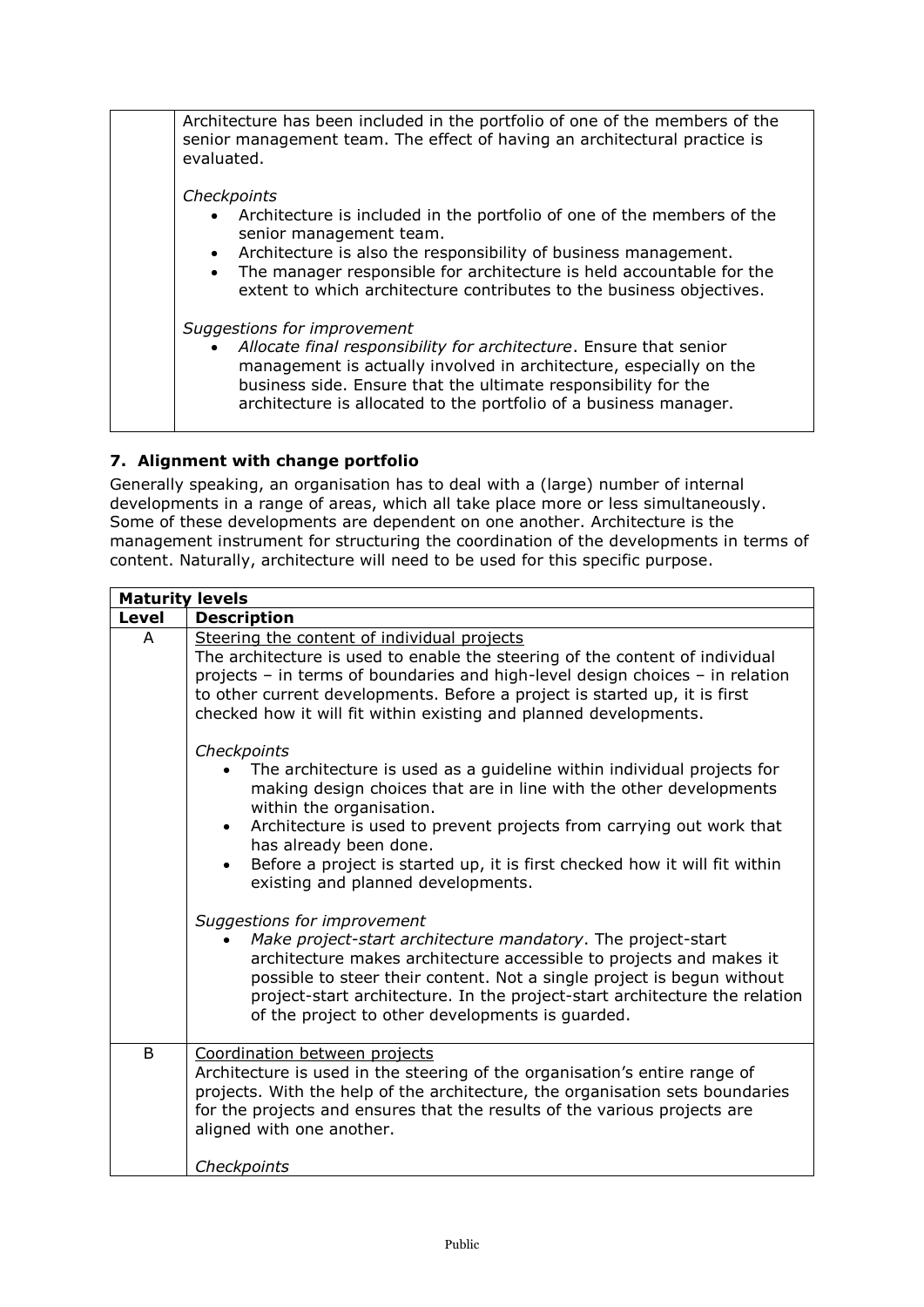|              | The architecture is used to realise integral coordination between all<br>$\bullet$<br>current and scheduled projects.<br>The architecture is used to distribute development activities among<br>the projects.                                                                                                                                                                                                                                                                                                                                                       |
|--------------|---------------------------------------------------------------------------------------------------------------------------------------------------------------------------------------------------------------------------------------------------------------------------------------------------------------------------------------------------------------------------------------------------------------------------------------------------------------------------------------------------------------------------------------------------------------------|
|              | Suggestions for improvement<br>Define the tasks involved in project-portfolio management. If a form<br>of portfolio management exists, which would typically be financially<br>oriented, introduce some architectural requirements into it. These will<br>be specifically concerned with the coherence among projects.<br>Collective or infrastructural elements should be included in collective<br>projects that deliver their products to specific applications. A<br>rudimentary form of enterprise architecture is required to give shape<br>to such activity. |
| $\mathsf{C}$ | Strategic portfolio management<br>The organisation maintains an enterprise architecture at the strategic level,<br>which is actively used for accommodating changes and bundling them in a<br>cohesive portfolio.                                                                                                                                                                                                                                                                                                                                                   |
|              | Checkpoints<br>The architects are involved in the building of a change portfolio on the<br>basis of the strategic objectives.                                                                                                                                                                                                                                                                                                                                                                                                                                       |
|              | Suggestions for improvement<br>Implement strategic program portfolio management. Implement a<br>process in which architects assist senior management in building a<br>coherent package of programs, based on both the strategic objectives<br>and the enterprise architecture.                                                                                                                                                                                                                                                                                      |

#### <span id="page-20-0"></span>**8. Monitoring**

Usually, it is not enough to simply state that things need to be changed in accordance with the adopted architecture. Without a monitoring mechanism, people will often be tempted to choose the path of least resistance and ignore the architecture at specific points.

| <b>Maturity levels</b> |                                                                                                                                                                                                                                                                                                                                                                                                                                                                                                                                             |
|------------------------|---------------------------------------------------------------------------------------------------------------------------------------------------------------------------------------------------------------------------------------------------------------------------------------------------------------------------------------------------------------------------------------------------------------------------------------------------------------------------------------------------------------------------------------------|
| Level                  | <b>Description</b>                                                                                                                                                                                                                                                                                                                                                                                                                                                                                                                          |
| A                      | Reactive monitoring<br>Projects are assessed with regard to their compliance with the requirements<br>set by architecture.                                                                                                                                                                                                                                                                                                                                                                                                                  |
|                        | Checkpoints<br>Whether projects take the architecture into account is noticed.<br>Deviations from the architecture are recorded.<br>$\bullet$                                                                                                                                                                                                                                                                                                                                                                                               |
|                        | Suggestions for improvement<br>Implement an Architectural Review. Schedule testing at points along<br>the system development trajectory and test a project for compliance<br>with architectural prescriptions. In addition to testing at the start of<br>the project, test at other appropriate moments, like the delivery of the<br>functional and technical design and the acceptance of the business<br>solution. Link up with any feedback or check mechanisms that may<br>already exist (review procedures, go/no go moments, progress |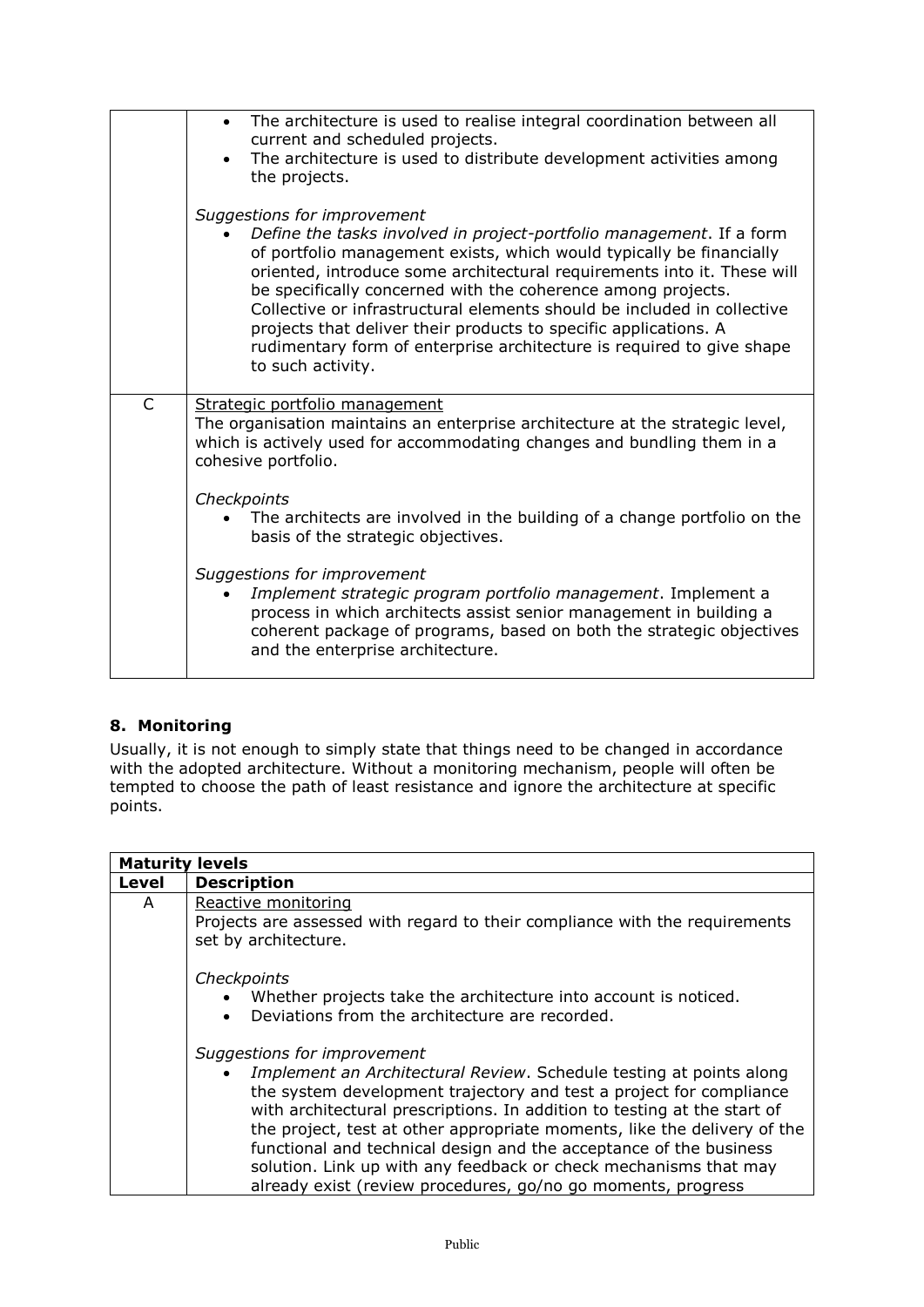|              | reports) If there are no check mechanisms in place, an instrument<br>such as an architecture certificate may be used.<br>Assign a project architect. Assign a project architect to each project.<br>The project architect is the primary contact for the project regarding<br>architectural issues.                                                                                                                                                                                                                                                                                                                                                                                                                                                                                                                            |
|--------------|--------------------------------------------------------------------------------------------------------------------------------------------------------------------------------------------------------------------------------------------------------------------------------------------------------------------------------------------------------------------------------------------------------------------------------------------------------------------------------------------------------------------------------------------------------------------------------------------------------------------------------------------------------------------------------------------------------------------------------------------------------------------------------------------------------------------------------|
| B            | Active monitoring<br>The organisation takes active measures to monitor projects' compliance with<br>the architecture.                                                                                                                                                                                                                                                                                                                                                                                                                                                                                                                                                                                                                                                                                                          |
|              | Checkpoints<br>Mechanisms are in place to stimulate compliance with the architecture<br>(e.g. as part of the project management method or by way of formal<br>reviews)<br>Actions are taken to ensure that projects satisfy the requirements of<br>$\bullet$<br>the architecture (e.g. communication sessions or trainings).<br>Deviations from the architecture are actively managed (e.g. in an<br>$\bullet$<br>architecture board).                                                                                                                                                                                                                                                                                                                                                                                         |
|              | Suggestions for improvement<br>Implement project assistance. Have an architect assist a project from<br>its initiation or kick-off to its completion. The architect advises the<br>project about architectural concerns and indicates how the project can<br>comply with the architecture. Ultimately, the project decisions are<br>made by the project manager and sponsor (with a mechanism to alert<br>the project architect of risky or unintentional deviations from the<br>architecture). Project assistance can be implemented project by<br>project, beginning with the most strategic projects.<br>Implement a deviation registration. Maintain a general record over all<br>projects of all deviations from the architecture. Put this deviation<br>registration on the agenda of the architectural board regularly. |
| $\mathsf{C}$ | Fully incorporated monitoring<br>Compliance with the requirements set by the architecture is a standard<br>feature of a project's execution and is fully incorporated in the procedure.                                                                                                                                                                                                                                                                                                                                                                                                                                                                                                                                                                                                                                        |
|              | Checknoints<br>Architectural compliance is part of the project assignment.<br>Architectural compliance is a matter of course in a project.<br>There are processes in place for the conscious and controlled<br>$\bullet$<br>exemption $-$ in incidental cases $-$ of projects from the need to comply<br>with the architecture.                                                                                                                                                                                                                                                                                                                                                                                                                                                                                                |
|              | Suggestions for improvement<br>Embed the monitoring of architecture compliance in the project<br>method. Make compliance with architecture a standard component of<br>the project method. Many organizations have a standard method,<br>such as PRINCE2. Indicate how monitoring compliance with<br>architecture is incorporated into the project method. Make compliance<br>with the architecture one of the criteria for project decharge.<br>Embed the monitoring of architecture compliance in the planning and<br>$\bullet$<br>control cycle. Include architecture compliance in the review of annual<br>plans. This can be implemented by having a representative of the<br>architectural team participate in the yearly control review sessions of<br>the annual plans.                                                 |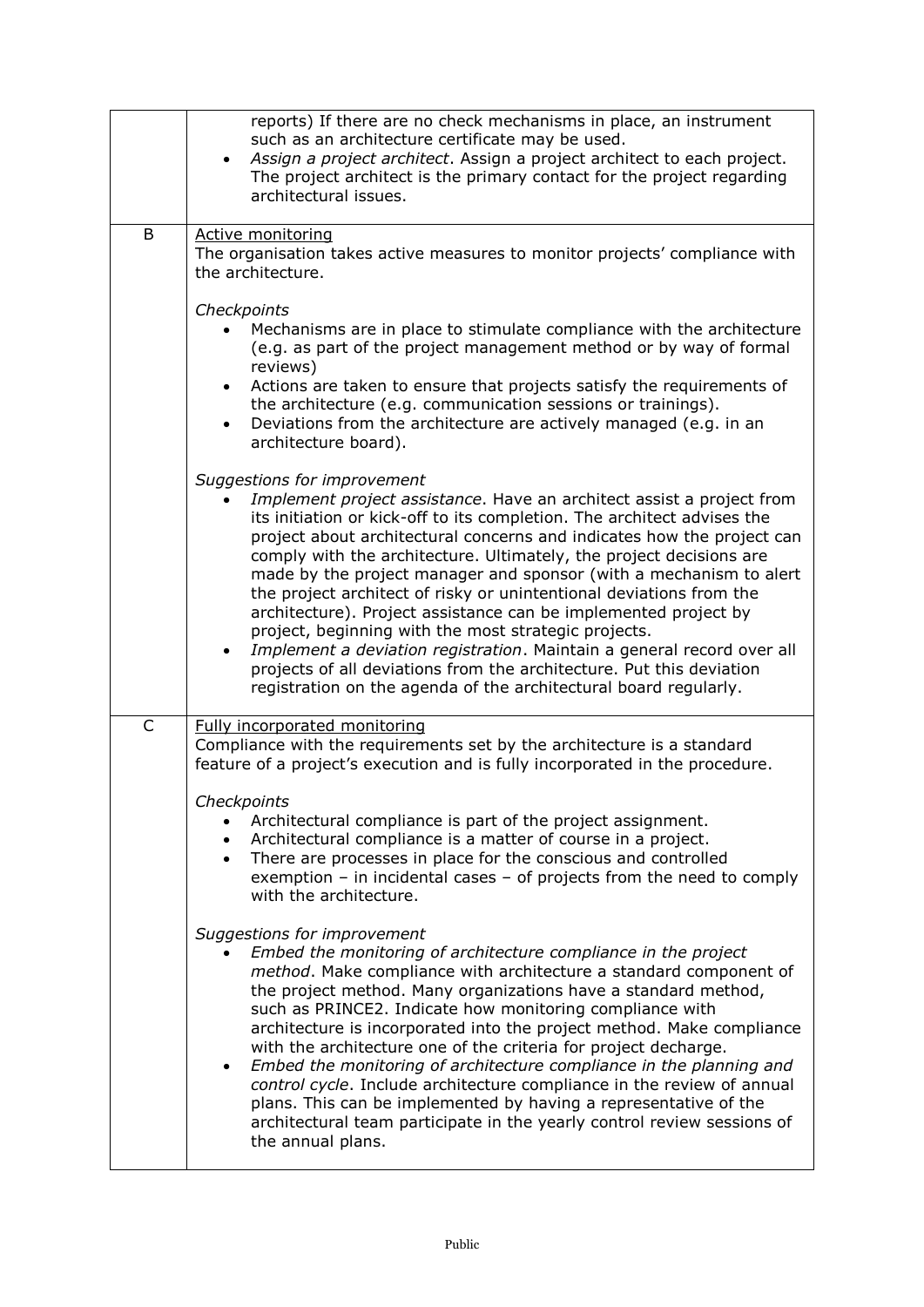#### <span id="page-22-0"></span>**9. Quality assurance**

 $\overline{a}$ 

Naturally, the quality of the architecture is also important for the effectiveness of an architectural practice. The quality assurance process is intended to guarantee this quality.

| <b>Maturity levels</b> |                                                                                                                                                                                                                                                                                                                                                                                                                                                                           |
|------------------------|---------------------------------------------------------------------------------------------------------------------------------------------------------------------------------------------------------------------------------------------------------------------------------------------------------------------------------------------------------------------------------------------------------------------------------------------------------------------------|
| Level                  | <b>Description</b>                                                                                                                                                                                                                                                                                                                                                                                                                                                        |
| A                      | <b>Explicit quality review</b><br>The architectural models and principles are checked as effectively as possible<br>with regard to quality. It is determined whether the decisions made are in<br>line with the organisation's strategy and business objectives and will indeed<br>yield the intended advantages.                                                                                                                                                         |
|                        | Checkpoints<br>Attempts are made to review the architectural models and principles<br>in some way or other with regard to quality.<br>Quality standards have been formulated for the architecture.                                                                                                                                                                                                                                                                        |
|                        | Suggestions for improvement<br>Establish an Architectural Review procedure. Set up a review<br>procedure to ensure that architectural products are reviewed by all<br>the relevant stakeholders in the organisation. Using a review matrix,<br>it is possible to establish in advance the parties who should review<br>architectural products.<br>Formulate quality criteria. Establish a list of the most important<br>$\bullet$<br>criteria for architectural products. |
| B                      | Quality assurance process has been set up                                                                                                                                                                                                                                                                                                                                                                                                                                 |
|                        | A process has been set up to guarantee the quality of the architecture.                                                                                                                                                                                                                                                                                                                                                                                                   |
|                        | Checkpoints                                                                                                                                                                                                                                                                                                                                                                                                                                                               |
|                        | The organisation pays structural attention to the quality of the<br>architecture.                                                                                                                                                                                                                                                                                                                                                                                         |
|                        | The organisation has set up a quality assurance programme for the<br>architecture.                                                                                                                                                                                                                                                                                                                                                                                        |
|                        | Suggestions for improvement<br>Audit architecture. Establish the quality requirements that the<br>architecture must satisfy (both in terms of its process and content).<br>Have audits regularly conducted in order to ascertain whether these<br>requirements have been satisfied.                                                                                                                                                                                       |
| C                      | Fully incorporated quality assurance policy<br>Quality assurance for the architectural processes and products is part of an                                                                                                                                                                                                                                                                                                                                               |
|                        | integral quality policy at the organisational level.                                                                                                                                                                                                                                                                                                                                                                                                                      |
|                        | Checkpoints                                                                                                                                                                                                                                                                                                                                                                                                                                                               |
|                        | The quality of the architecture is part of a general organisation-wide<br>quality assurance policy.                                                                                                                                                                                                                                                                                                                                                                       |
|                        | The organisation pays structural attention to the effect of the<br>$\bullet$                                                                                                                                                                                                                                                                                                                                                                                              |
|                        | architectural practice (examining, for example, to which extent having<br>an architectural practice contributes to the achievement of its                                                                                                                                                                                                                                                                                                                                 |
|                        | strategic and business objectives).                                                                                                                                                                                                                                                                                                                                                                                                                                       |
|                        | When thinking about architecture in terms of quality, the relationship<br>$\bullet$<br>between architecture and the other processes within the organisation<br>is taken into account (e.g. strategy formation processes, development                                                                                                                                                                                                                                      |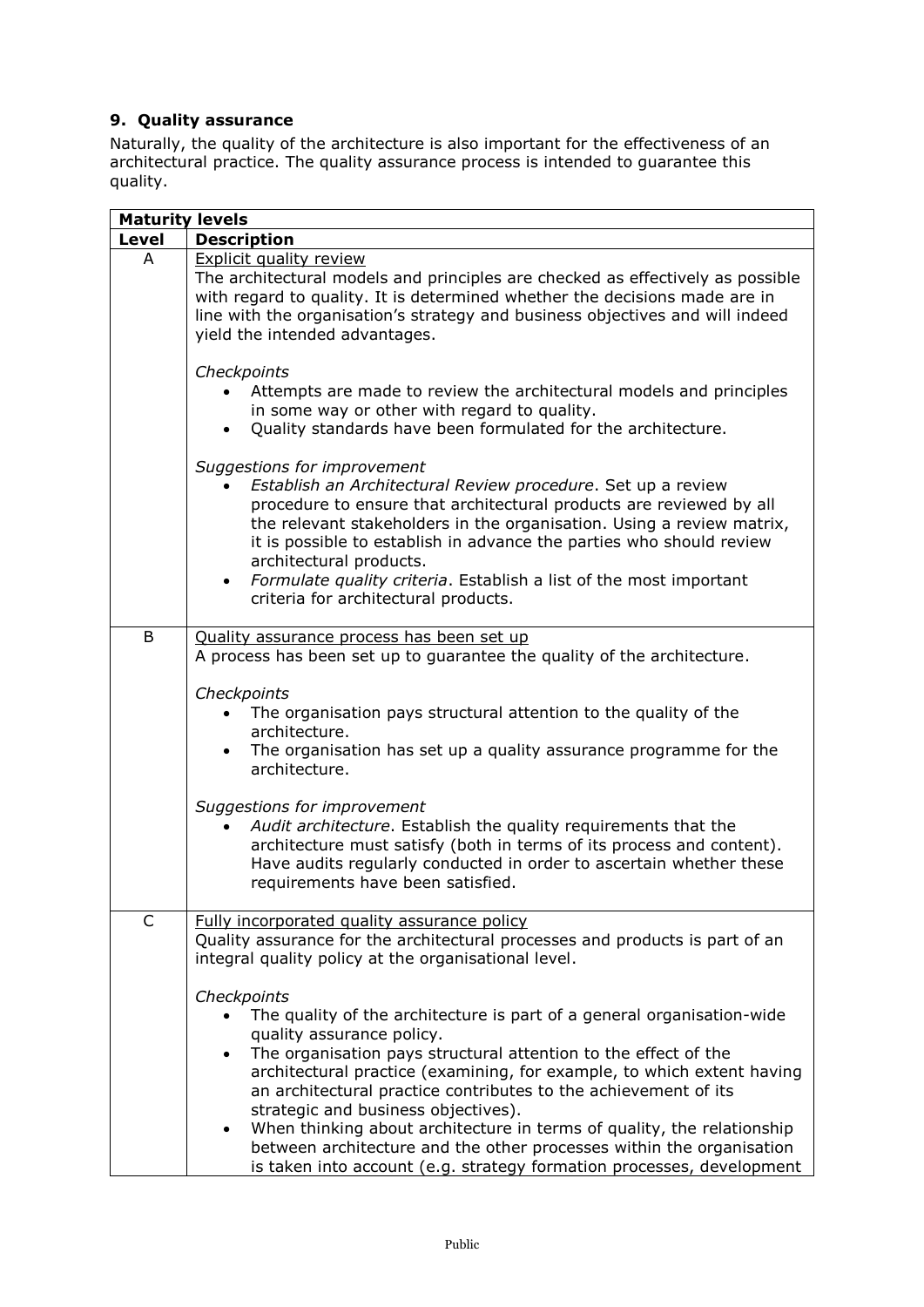| processes and by assigning responsibility for the quality assurance to<br>an audit service).<br>• Afterwards, it is possible to determine on the basis of registrations<br>how the assurance of the architectural quality took place.                                                                                                                                                                                          |
|--------------------------------------------------------------------------------------------------------------------------------------------------------------------------------------------------------------------------------------------------------------------------------------------------------------------------------------------------------------------------------------------------------------------------------|
| Suggestions for improvement<br>Include architectural processes in the quality system. Include<br>$\bullet$<br>architectural processes in the organization's overall quality system. If<br>there is no overall quality system, the architecture process can<br>perhaps be used as a pilot to set up such a system. The objective of<br>the quality system is to structurally evaluate and improve the<br>architectural process. |

#### <span id="page-23-0"></span>**10.Management of the architectural process**

As with any process, the architectural process needs to be managed. Only then can the organisation ensure that the process is – and remains – effective and efficient. Managing the architectural process means periodically completing the cycle 'evaluation, formulation of points for improvement, execution'.

|       | <b>Maturity levels</b>                                                                                                                                                                                                                                                                                                                                                                                                                                                                                                                                         |
|-------|----------------------------------------------------------------------------------------------------------------------------------------------------------------------------------------------------------------------------------------------------------------------------------------------------------------------------------------------------------------------------------------------------------------------------------------------------------------------------------------------------------------------------------------------------------------|
| Level | <b>Description</b>                                                                                                                                                                                                                                                                                                                                                                                                                                                                                                                                             |
| A     | Management is incidentally executed<br>There is an awareness that the architectural process needs to be managed.                                                                                                                                                                                                                                                                                                                                                                                                                                               |
|       | Checkpoints<br>The architectural process has been described.<br>The organisation is acquainted with the architectural process.<br>$\bullet$<br>It is occasionally checked whether the architectural process still meets<br>the organisation's needs.                                                                                                                                                                                                                                                                                                           |
|       | Suggestions for improvement<br>Conduct an assessment. Conduct an assessment of the current state of<br>affairs in the architectural process. The Architecture Maturity Matrix can<br>be used for this purpose.<br>Describe the architectural processes. Describe the architectural<br>$\bullet$<br>processes, such as the establishment and maintenance of architecture,<br>the formalization of architectural products, the role of architecture in<br>projects and maintenance, and the role of architecture in the pre-<br>project phase. Communicate this. |
| B     | Management procedures have been set up<br>The organisation has formulated procedures to maintain the architectural<br>process.                                                                                                                                                                                                                                                                                                                                                                                                                                 |
|       | Checkpoints<br>Management procedures have been set up for the architectural process.<br>Responsibility for the management of the architectural process has<br>been assigned within the organisation.<br>Changes in the architectural process are immediately communicated to<br>$\bullet$<br>the relevant stakeholders.                                                                                                                                                                                                                                        |
|       | Suggestions for improvement<br>Establish a maintenance procedure for the architectural process.<br>Establish procedures to deal with changes to the architectural process.                                                                                                                                                                                                                                                                                                                                                                                     |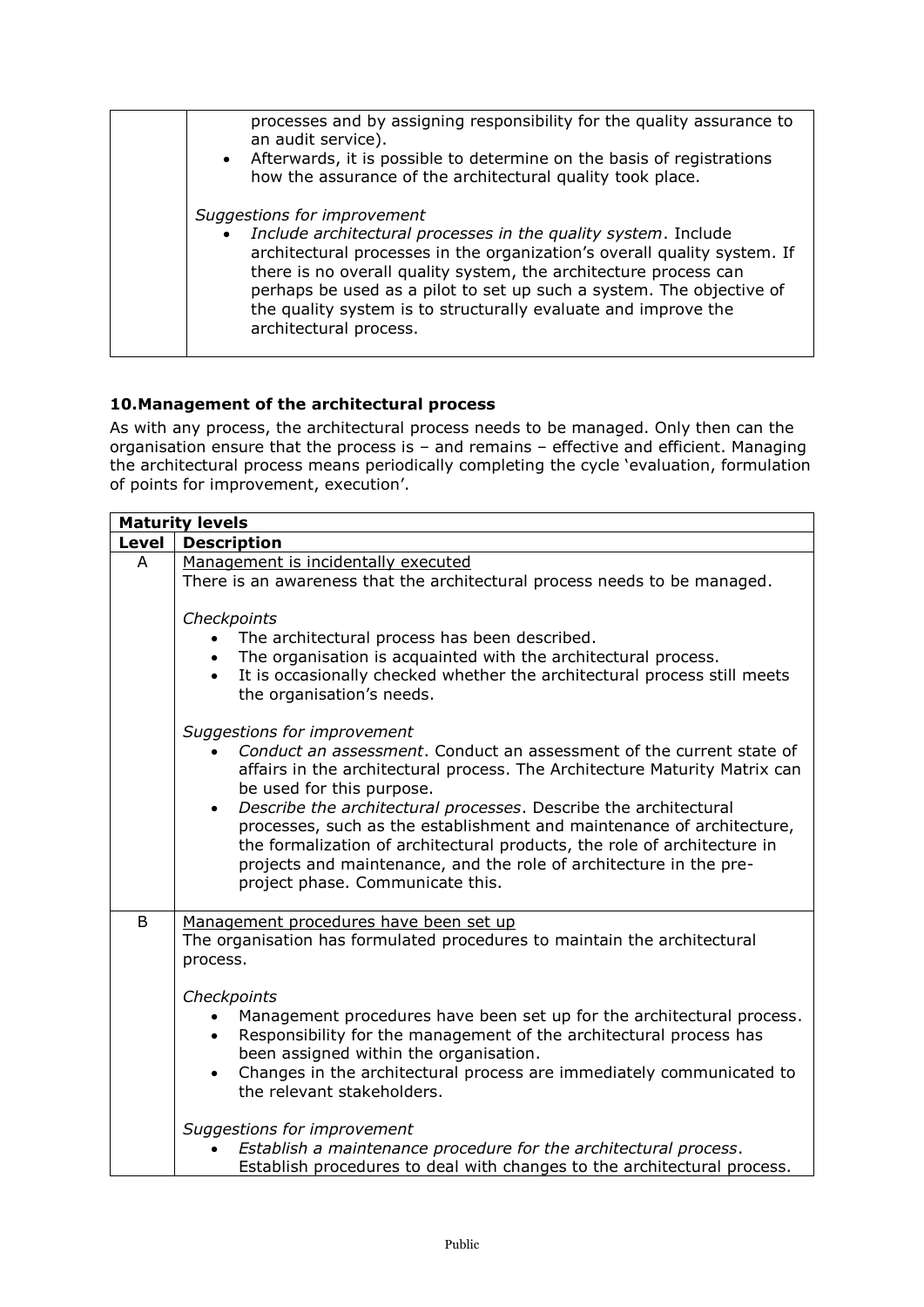|   | The aim of these is to actively maintain the architectural process and to<br>keep it up to date.                                                                                                                                                                                                                                                                                                                                                                                                   |
|---|----------------------------------------------------------------------------------------------------------------------------------------------------------------------------------------------------------------------------------------------------------------------------------------------------------------------------------------------------------------------------------------------------------------------------------------------------------------------------------------------------|
| C | Continuous process improvement<br>The organisation regularly scrutinises the architectural process. It implements<br>improvements on the basis of its findings.                                                                                                                                                                                                                                                                                                                                    |
|   | Checkpoints<br>The architectural process is evaluated according to a regular cycle.<br>A mechanism has been introduced for the submission of improvement<br>proposals for the architectural process.<br>Improvement proposals regularly result in actual modifications to the<br>architectural process.                                                                                                                                                                                            |
|   | Suggestions for improvement<br>Implement assessment and improvement cycle. Establish a system in<br>which assessments of the architectural process are regularly made.<br>Ensure that the resulting proposals for improvement, along with any<br>other suggestions for improvement that may occasionally arise, are<br>evaluated according to a standard procedure and result in the<br>necessary changes to the architectural process. Publish, communicate<br>and implement these modifications. |

#### <span id="page-24-0"></span>**11.Management of the architectural products**

It is not enough for an organisation to simply develop architectural products such as standards, guidelines and models; it also needs to manage them. The management of architectural products means making updates where necessary and discarding obsolete products. Active management will ensure that the architecture is up to date and useful at any given moment.

|       | <b>Maturity levels</b>                                                                                                                                                                                                                                                                                                                                                                                                            |
|-------|-----------------------------------------------------------------------------------------------------------------------------------------------------------------------------------------------------------------------------------------------------------------------------------------------------------------------------------------------------------------------------------------------------------------------------------|
| Level | <b>Description</b>                                                                                                                                                                                                                                                                                                                                                                                                                |
| A     | Management is incidentally executed<br>At fixed times, the organisation checks whether its architectural models and<br>principles are still up to date. If this proves not to be the case, the organisation<br>carries out a maintenance drive.                                                                                                                                                                                   |
|       | Checkpoints<br>It is occasionally checked whether the architecture is still up to date.<br>Outdated components are removed from the architecture.<br>A new version of the architecture is published from time to time.                                                                                                                                                                                                            |
|       | Suggestions for improvement<br>Update the architecture. Examine the existing architectures. Are the<br>principles and models still valid? Are there any inconsistencies? In<br>making these evaluations, constantly ask whether the architecture<br>continues to serve the current business goals. Eliminate any elements<br>that have become outdated or redundant, and adjust the architecture<br>to meet current requirements. |
| B     | Management procedures have been set up<br>Procedures have been set up to ensure that the architectural products remain<br>up to date.                                                                                                                                                                                                                                                                                             |
|       | Checkpoints                                                                                                                                                                                                                                                                                                                                                                                                                       |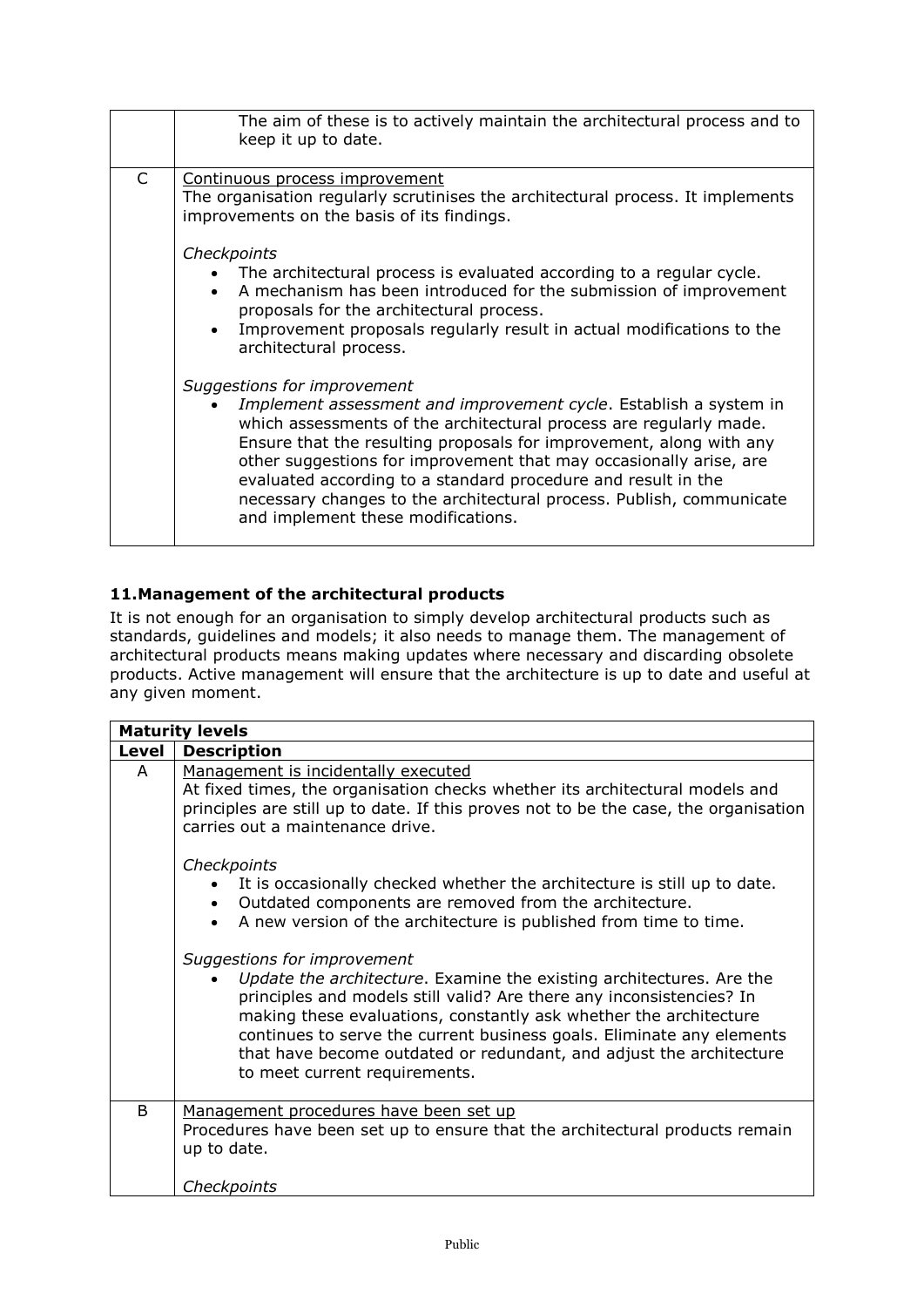|              | A management procedure has been formulated for architectural<br>$\bullet$<br>products.                                                                                                                                                                                                                                                                                       |
|--------------|------------------------------------------------------------------------------------------------------------------------------------------------------------------------------------------------------------------------------------------------------------------------------------------------------------------------------------------------------------------------------|
|              | The organisation has a procedure for dealing with change proposals for<br>$\bullet$<br>architectural products.                                                                                                                                                                                                                                                               |
|              | Management of the architectural products has been included in the<br>$\bullet$<br>architect's job responsibilities.                                                                                                                                                                                                                                                          |
|              | Changes to the architecture are immediately communicated to all<br>$\bullet$<br>relevant stakeholders.                                                                                                                                                                                                                                                                       |
|              | Suggestions for improvement                                                                                                                                                                                                                                                                                                                                                  |
|              | Establish a maintenance procedure for architectural products. Establish<br>procedures for making changes to architecture (change management),<br>for including architectural artifacts in the total architectural package<br>and for maintaining the consistency of this totality. The aim is to<br>actively maintain the architecture as a whole and to keep it up to date. |
| $\mathsf{C}$ | Presence of a management policy<br>The organisation has formulated a policy outlining how architectural products<br>are to be managed. This policy is based on a clear vision regarding the<br>integration of architectural products.                                                                                                                                        |
|              | Checkpoints                                                                                                                                                                                                                                                                                                                                                                  |
|              | There is policy in place outlining the management of the architecture.<br>The organisation differentiates between how different components of<br>the architecture are managed.                                                                                                                                                                                               |
|              | Suggestions for improvement<br>Develop a maintenance policy. Formulate a policy indicating how the<br>maintenance of the various architectures is to be handled. This can, for<br>example, indicate the architectures that are actively maintained, the<br>times when such maintenance occurs and the individual(s) who<br>perform(s) it.                                    |
|              |                                                                                                                                                                                                                                                                                                                                                                              |

#### <span id="page-25-0"></span>**12.Commitment and motivation**

Strong commitment and motivation on the part of the management are major factors in the successful development and implementation of architecture. The business and IT management teams play a particularly important role when it comes to creating the preconditions for architecture. If management is sincerely interested in the architectural process, this process will receive sufficient time, budget, resources and attention and the architectural products (architectural principles and models) will enjoy the management's support. The management's actual and perceived attitudes to architecture determine to a very large extent the behaviour of the rest of the organisation.

| Level |                                                                                                                                                                                 |
|-------|---------------------------------------------------------------------------------------------------------------------------------------------------------------------------------|
|       | <b>Description</b>                                                                                                                                                              |
| A     | Allocation of budget and time<br>The organisation has structurally reserved time and money for the<br>architectural process.                                                    |
|       | Checkpoints<br>Architecture is viewed as an important issue by the IT management.<br>Budget and time are structurally allocated to architecture.<br>Suggestions for improvement |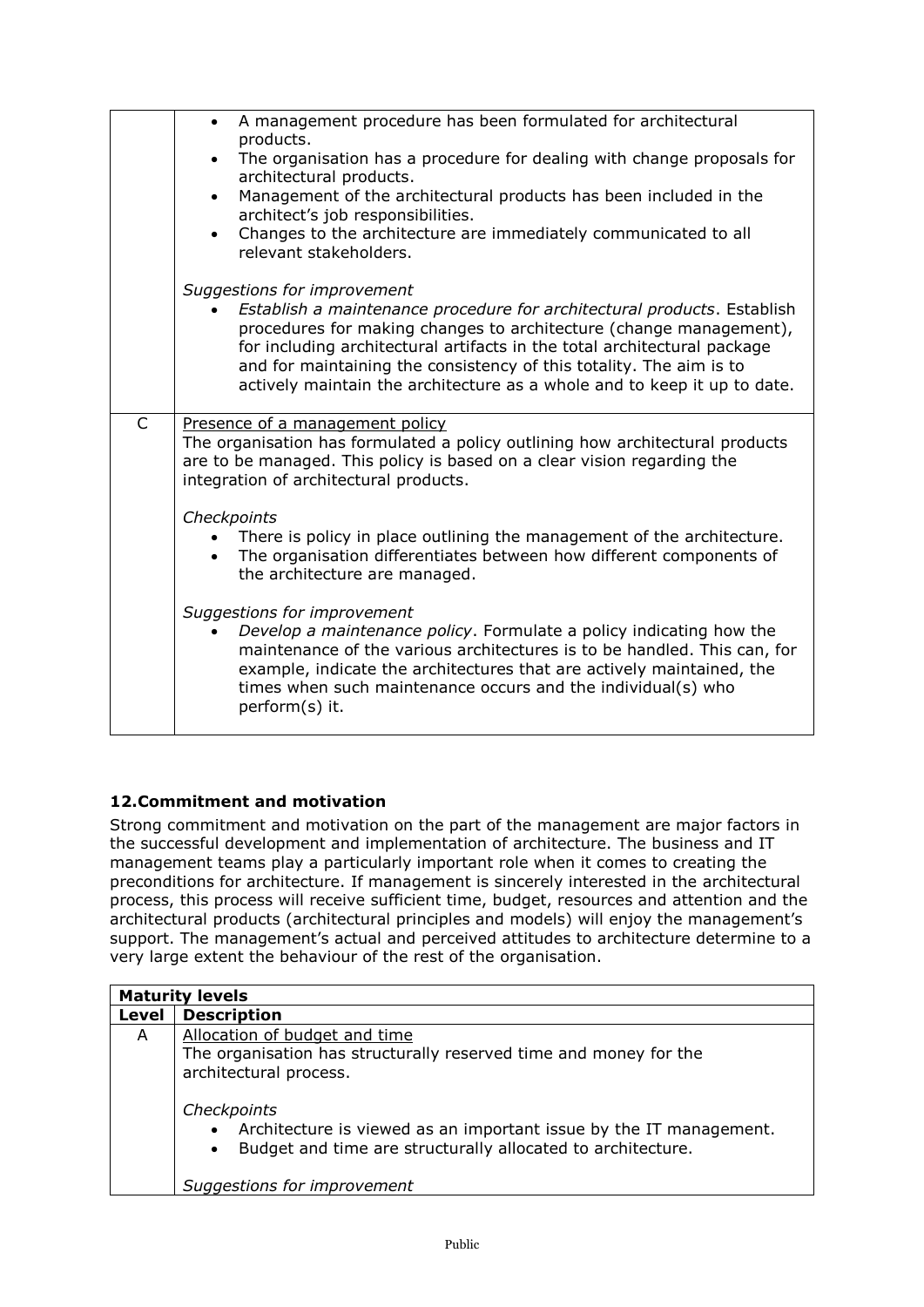|              | Bring architecture to the attention of management. Discuss with<br>$\bullet$<br>management the value that architecture adds to the organization. Make<br>this value as specific as possible. Ask management to widely<br>acknowledge architecture's value in both words and actions.<br>Obtain a budget. Make a budget available for architectural work. This<br>can be done by explicitly including the role of architecture in annual<br>plans or budget proposals or by earmarking time and/or money for it. |
|--------------|-----------------------------------------------------------------------------------------------------------------------------------------------------------------------------------------------------------------------------------------------------------------------------------------------------------------------------------------------------------------------------------------------------------------------------------------------------------------------------------------------------------------|
| B            | Architecture is acknowledged as a management instrument                                                                                                                                                                                                                                                                                                                                                                                                                                                         |
|              | Management recognises and promotes architecture as an inextricable part of<br>the management and execution of changes.                                                                                                                                                                                                                                                                                                                                                                                          |
|              | Checkpoints                                                                                                                                                                                                                                                                                                                                                                                                                                                                                                     |
|              | Business and IT management promote architecture as an inextricable<br>component of business and IT projects.                                                                                                                                                                                                                                                                                                                                                                                                    |
|              | Management bases its policies on time, money and quality<br>$\bullet$<br>considerations, in which compliance with architectural requirements is<br>viewed as an essential aspect of quality.                                                                                                                                                                                                                                                                                                                    |
|              | Suggestions for improvement<br>Have management make the case for architecture. Together with<br>management, evaluate the value added by architecture and commit<br>managers to the open support of it.                                                                                                                                                                                                                                                                                                          |
|              | Include compliance with architecture in the project assignment. Make<br>$\bullet$<br>compliance with architecture a standard component of the project<br>assignment. While the project method describes how a project is<br>executed, the project assignment indicates what the results of the<br>project are to be.                                                                                                                                                                                            |
| $\mathsf{C}$ | Architecture is acknowledged as a strategic issue<br>There is widespread awareness within the organisation's management team<br>that architecture is of strategic importance and that it is justified to pay<br>constant attention to the quality of the architectural practice.                                                                                                                                                                                                                                |
|              | Checkpoints                                                                                                                                                                                                                                                                                                                                                                                                                                                                                                     |
|              | Architects are supported by management in the ongoing improvement<br>of the architectural process.<br>Architecture is viewed by general management as a strategic issue.                                                                                                                                                                                                                                                                                                                                        |
|              | Suggestions for improvement<br>Involve the organisation in the improvement trajectory. Do not<br>undertake a series of improvements on your own but involve the rest if<br>the organization in the process. Make clear that architecture can only<br>add value if it is a shared responsibility.                                                                                                                                                                                                                |

#### <span id="page-26-0"></span>**13.Implementation of the architectural role**

The architect's job is extremely demanding. Architects not only need to have the skills required for developing architectural models and principles, but also knowledge of and insight into process development, systems development and infrastructures. In addition, heavy demands are made on the architects' social and management skills. Study programmes play a vital role in acquiring this knowledge and these skills. The development of the architectural role is consequently an important focus area.

| <b>Maturity levels</b> |                    |
|------------------------|--------------------|
| Level                  | <b>Description</b> |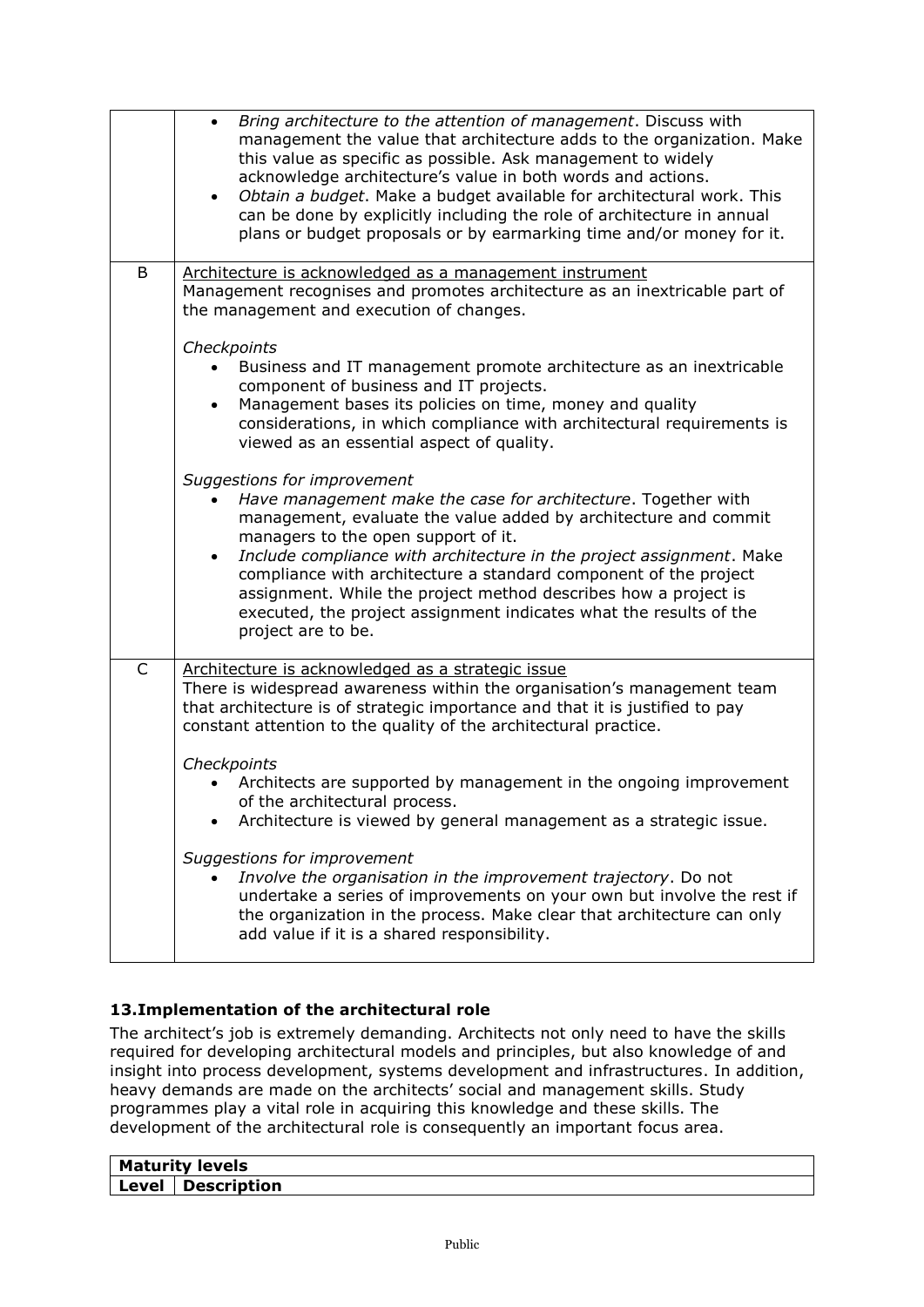| A | Role has been recognised                                                                                                                                                                                                                                                                                                                                                                                                                                                               |
|---|----------------------------------------------------------------------------------------------------------------------------------------------------------------------------------------------------------------------------------------------------------------------------------------------------------------------------------------------------------------------------------------------------------------------------------------------------------------------------------------|
|   | The architect's role has been recognised within the organisation.                                                                                                                                                                                                                                                                                                                                                                                                                      |
|   | Checkpoints                                                                                                                                                                                                                                                                                                                                                                                                                                                                            |
|   | The role of architect exists within the organisation.                                                                                                                                                                                                                                                                                                                                                                                                                                  |
|   | The architects can explain the architecture's added value for the                                                                                                                                                                                                                                                                                                                                                                                                                      |
|   | organisation.                                                                                                                                                                                                                                                                                                                                                                                                                                                                          |
|   | Suggestions for improvement<br>Set up an architect team. Assign a number of employees the role of                                                                                                                                                                                                                                                                                                                                                                                      |
|   | architect, whether or not on a full-time basis. Adopt a principle<br>requiring part-time architects to spend a minimum of 16 hours a week<br>on architectural activities. If desired, the architects can be coached by<br>experienced architects from outside the organization, either individually<br>or in group training sessions.<br>Practice the elevator pitch. Train the architects in effective<br>$\bullet$<br>communication. Coach the architects in thinking outside in and |
|   | translate this to their way of communicating.                                                                                                                                                                                                                                                                                                                                                                                                                                          |
| B | Role has been detailed                                                                                                                                                                                                                                                                                                                                                                                                                                                                 |
|   | The tasks and responsibilities of the architect have been clearly described. The<br>architect has the required basic knowledge and skills.                                                                                                                                                                                                                                                                                                                                             |
|   | Checkpoints                                                                                                                                                                                                                                                                                                                                                                                                                                                                            |
|   | The architects's tasks and responsibilities have been laid down.                                                                                                                                                                                                                                                                                                                                                                                                                       |
|   | • The architects have the required knowledge.                                                                                                                                                                                                                                                                                                                                                                                                                                          |
|   | The architects have the required skills.                                                                                                                                                                                                                                                                                                                                                                                                                                               |
|   | Suggestions for improvement                                                                                                                                                                                                                                                                                                                                                                                                                                                            |
|   | Provide coaching. If necessary, provide coaching for the architects by                                                                                                                                                                                                                                                                                                                                                                                                                 |
|   | experienced architects from outside. Make sure sufficient attention is                                                                                                                                                                                                                                                                                                                                                                                                                 |
|   | paid to soft skills.<br>Clarify the role of the architect. Make the architect's tasks and<br>$\bullet$                                                                                                                                                                                                                                                                                                                                                                                 |
|   | responsibilities explicit and ensure that this role is approved at the                                                                                                                                                                                                                                                                                                                                                                                                                 |
|   | management level. Often it is not clear to the organisation what to                                                                                                                                                                                                                                                                                                                                                                                                                    |
|   | expect from the architects. Also, the ideas of the architects may differ                                                                                                                                                                                                                                                                                                                                                                                                               |
|   | from the expectations of the organisation. This kind of situation may                                                                                                                                                                                                                                                                                                                                                                                                                  |
|   | easily lead to disappointment and ineffectiveness.<br>Draft a service catalogue. To make the added value of the architect<br>$\bullet$                                                                                                                                                                                                                                                                                                                                                 |
|   | team clear to the organization and to indicate the services that                                                                                                                                                                                                                                                                                                                                                                                                                       |
|   | architects provide to the organization, compile a service catalogue for                                                                                                                                                                                                                                                                                                                                                                                                                |
|   | the team.                                                                                                                                                                                                                                                                                                                                                                                                                                                                              |
|   |                                                                                                                                                                                                                                                                                                                                                                                                                                                                                        |
| C | Role is supported                                                                                                                                                                                                                                                                                                                                                                                                                                                                      |
|   | The architect is supported in the performance of his/her tasks and                                                                                                                                                                                                                                                                                                                                                                                                                     |
|   | responsibilities with training programmes, tools and a platform that allows for<br>the exchange of best practices.                                                                                                                                                                                                                                                                                                                                                                     |
|   | Checkpoints                                                                                                                                                                                                                                                                                                                                                                                                                                                                            |
|   | The architect is supported with methods and tools.                                                                                                                                                                                                                                                                                                                                                                                                                                     |
|   | Training programmes have been defined for the architects.                                                                                                                                                                                                                                                                                                                                                                                                                              |
|   | The exchange of best practices is supported.<br>$\bullet$                                                                                                                                                                                                                                                                                                                                                                                                                              |
|   | Suggestions for improvement                                                                                                                                                                                                                                                                                                                                                                                                                                                            |
|   | Professionalize the role of the architect. Create an environment that                                                                                                                                                                                                                                                                                                                                                                                                                  |
|   | nurtures and promotes professionalism. Architects have the resources                                                                                                                                                                                                                                                                                                                                                                                                                   |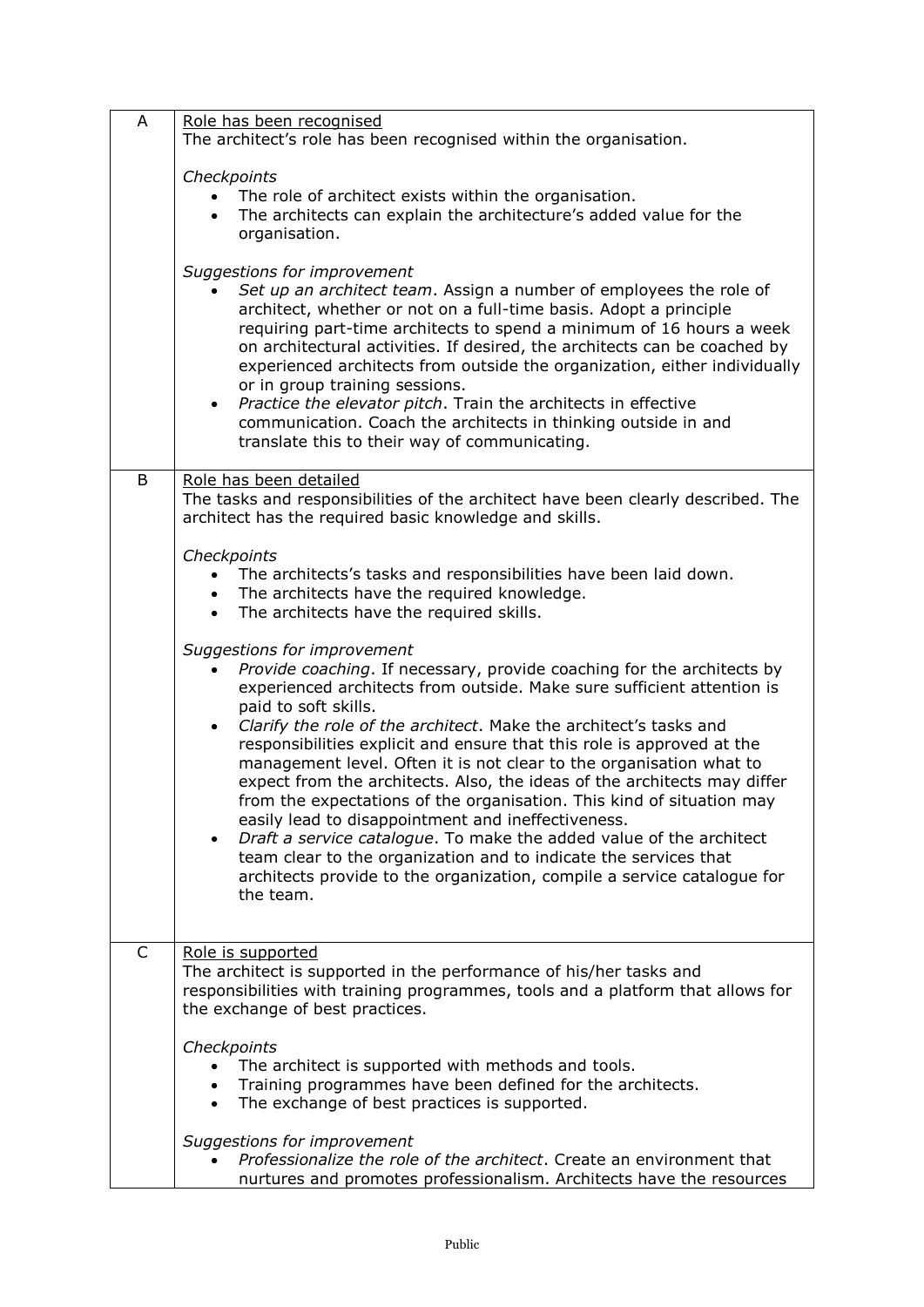|   | that they need, the exchange of best practices is facilitated and training<br>or coaching is provided. In short, architecture is looked upon as a<br>discipline that is worthy of attention and further development.                              |
|---|---------------------------------------------------------------------------------------------------------------------------------------------------------------------------------------------------------------------------------------------------|
| D | Role is appreciated                                                                                                                                                                                                                               |
|   | The architect's role is appreciated and acknowledged. Employees are able to<br>make a career for themselves in architecture.                                                                                                                      |
|   |                                                                                                                                                                                                                                                   |
|   | Checkpoints                                                                                                                                                                                                                                       |
|   | The organisation has an educational plan for architects.                                                                                                                                                                                          |
|   | The organisation has a career path for architects.                                                                                                                                                                                                |
|   | Suggestions for improvement                                                                                                                                                                                                                       |
|   | • Remunerate the architect and recognize the role of the architect.                                                                                                                                                                               |
|   | Provide architects with a career path and give them the opportunity to<br>distinguish themselves. Enable them to become certified and to make a<br>career of architecture (with appropriate remuneration). Facilitate their<br>ongoing education. |
|   |                                                                                                                                                                                                                                                   |

#### <span id="page-28-0"></span>**14.Architectural method**

To develop architectures, the organisation has adopted a certain method or procedure that involves specific activities, techniques, tools and products (deliverables). It is important in this context that the adopted method or methods connect to the organisation's culture and procedures and the associated approach to architecture. It is helpful in this context when the architects all use the same method or methods.

|              | <b>Maturity levels</b>                                                                                                                                                                                                                                                                                                                                                                                                                                                                                                                                                                                                                                                                                                                                                                                                                           |
|--------------|--------------------------------------------------------------------------------------------------------------------------------------------------------------------------------------------------------------------------------------------------------------------------------------------------------------------------------------------------------------------------------------------------------------------------------------------------------------------------------------------------------------------------------------------------------------------------------------------------------------------------------------------------------------------------------------------------------------------------------------------------------------------------------------------------------------------------------------------------|
| Level        | <b>Description</b>                                                                                                                                                                                                                                                                                                                                                                                                                                                                                                                                                                                                                                                                                                                                                                                                                               |
| A            | Ad hoc<br>Specific architectural methods are used in specific cases, but do not yet<br>constitute an integral approach that is shared by all architects.                                                                                                                                                                                                                                                                                                                                                                                                                                                                                                                                                                                                                                                                                         |
|              | Checkpoints<br>The architects have adopted certain conventions for describing<br>architecture.<br>The architects have a good idea of which components the architecture<br>should contain.                                                                                                                                                                                                                                                                                                                                                                                                                                                                                                                                                                                                                                                        |
|              | Suggestions for improvement<br>Establish a method in an architectural Project Plan. Define the method<br>for developing architecture in an architectural Project Plan. The method<br>describes the results that will be delivered and the activities required<br>for this purpose. Describe the results as accurately as possible. Make<br>distinctions among the various aspects (for example: processes, data,<br>applications), forms (principle, policy directives, models) and/or<br>perspectives (enterprise architecture, domain architecture, project-start<br>architecture).<br>Facilitate knowledge exchange. Provide facilities for the architects to<br>exchange knowledge, for instance by making it possible to access each<br>others results and by providing opportunities for interaction. Build an<br>architectural community. |
| <sub>B</sub> | Structural<br>There is a cohesive architectural method that has been adopted by all<br>architects. This method is based on a framework or model.                                                                                                                                                                                                                                                                                                                                                                                                                                                                                                                                                                                                                                                                                                 |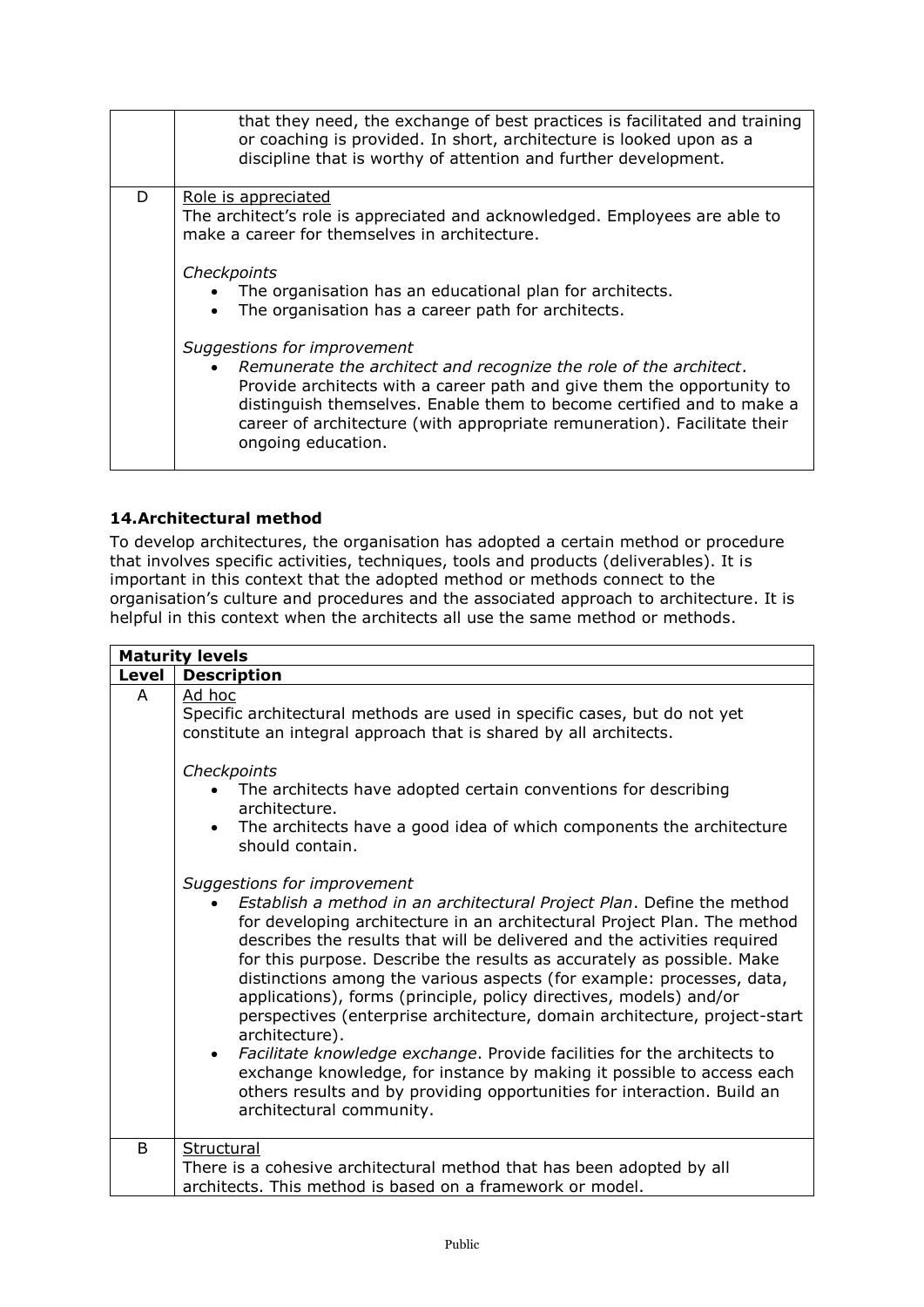|              | Checkpoints<br>• There is a shared architectural method within the organisation.<br>The basic ideas of the prescribed architectural method are adhered to<br>when developing architectural models and principles.<br>During the development of architectural models and principles, possible<br>deviations from the prescribed architectural method are substantiated<br>and documented.                                                                           |
|--------------|--------------------------------------------------------------------------------------------------------------------------------------------------------------------------------------------------------------------------------------------------------------------------------------------------------------------------------------------------------------------------------------------------------------------------------------------------------------------|
|              | Suggestions for improvement<br>Implement an architectural method. Implement an organization-wide<br>architectural method. This means that agreements are reached on the<br>ways of differentiating architectures, the manner in which architectures<br>are documented and how they are developed. The architects can opt for<br>a standard modelling language or they can establish their own<br>conventions based on proven examples.                             |
| $\mathsf{C}$ | Fully incorporated<br>The adopted architectural method is incorporated in the organisation's change<br>processes. The organisation distinguishes between different stakeholder views.<br>Checkpoints<br>The architectural method distinguishes a variety of perspectives for<br>describing the architecture to different stakeholders.<br>The architectural method establishes a relationship between the<br>architecture and the organisation's change processes. |
|              | Suggestions for improvement<br>Integrate the architectural method. Ensure that the architectural<br>method adopted is not isolated, but is embedded in the change<br>processes of the organisation. Align with existing conventions, make<br>use of existing deliverables and milestones.                                                                                                                                                                          |

#### <span id="page-29-0"></span>**15.Interaction and collaboration**

To be truly effective, architecture needs to be embraced by the entire organisation – not just by the architects. In other words, each of the architecture's stakeholders needs to be committed in the right way to having an architectural practice. This requires interaction and collaboration in a number of areas and between a variety of stakeholders.

|       | <b>Maturity levels</b>                                                                                                                                                                                                                                                                                                                                                                                                                                                                                                                                                       |
|-------|------------------------------------------------------------------------------------------------------------------------------------------------------------------------------------------------------------------------------------------------------------------------------------------------------------------------------------------------------------------------------------------------------------------------------------------------------------------------------------------------------------------------------------------------------------------------------|
| Level | <b>Description</b>                                                                                                                                                                                                                                                                                                                                                                                                                                                                                                                                                           |
| A     | Collaboration between architects<br>The architects form a single virtual team, exchange experiences and engage in<br>the joint discussion of substantive issues. The architects all feel responsible for<br>the architecture as a whole and do not hesitate to get in touch with one<br>another.<br>Checkpoints<br>There is structural interaction between the architects.<br>The architects do not hesitate to get in touch with one another.<br>The architects share a common perspective on architecture.<br>Activities are effectively distributed among the architects. |
|       | Suggestions for improvement                                                                                                                                                                                                                                                                                                                                                                                                                                                                                                                                                  |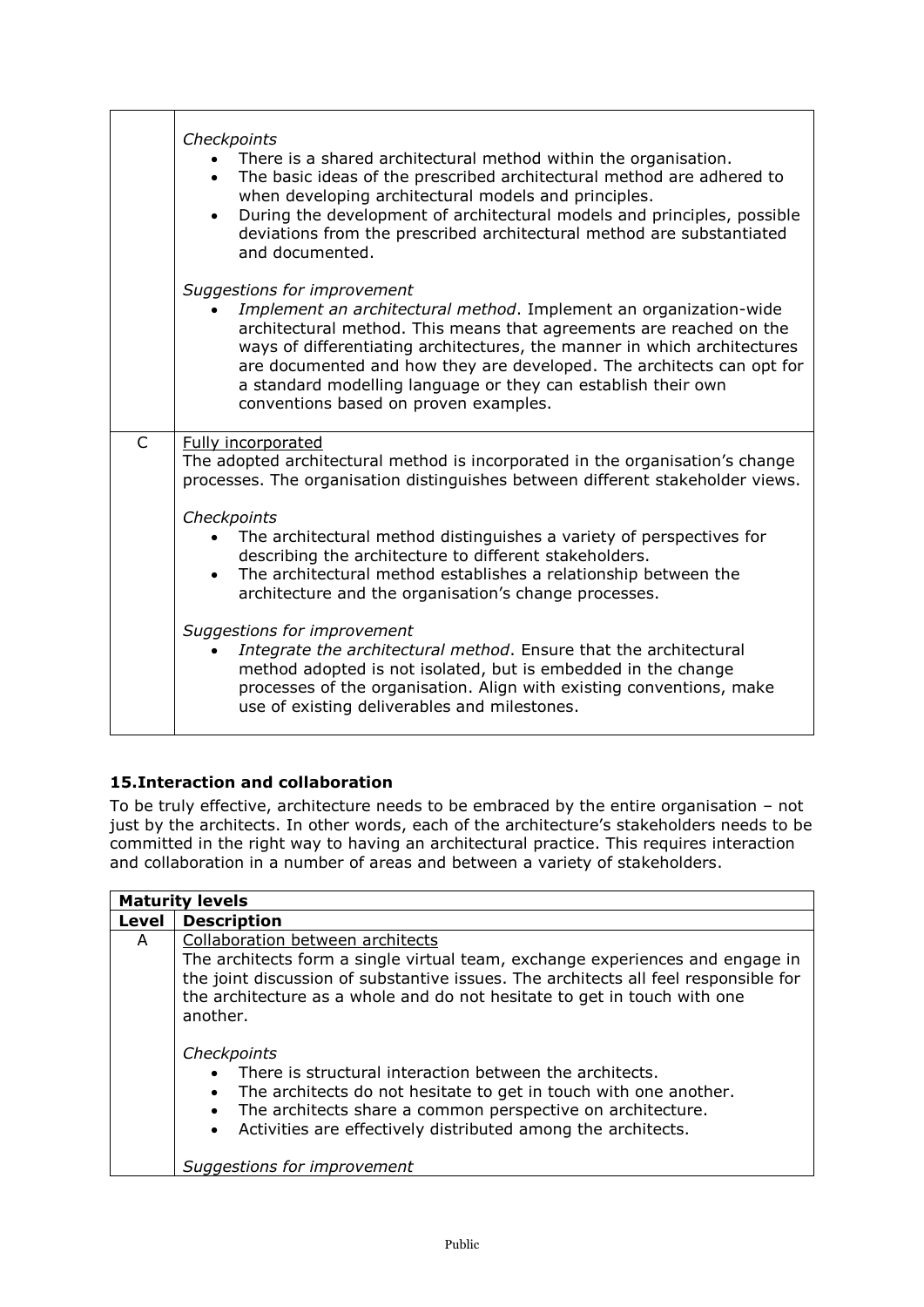|   | Organize interaction. Stimulate the architects to make use of each<br>others knowledge and experience. One way to stimulate this, is to have<br>them participate in differing teams with specific objectives. Another way<br>is to institute a periodic (weekly or biweekly) architect meeting.<br>Following courses together can also create unity.<br>Shared responsibility. Make the architects responsible for the whole<br>architecture. Don't allow architects to distance themselves from parts of<br>the architecture because they are outside their personal scope. Ensure<br>that the architects act as one for the outside world. |
|---|----------------------------------------------------------------------------------------------------------------------------------------------------------------------------------------------------------------------------------------------------------------------------------------------------------------------------------------------------------------------------------------------------------------------------------------------------------------------------------------------------------------------------------------------------------------------------------------------------------------------------------------------|
| B | Involvement of stakeholders                                                                                                                                                                                                                                                                                                                                                                                                                                                                                                                                                                                                                  |
|   | The architects take active measures to involve the rest of the organisation in<br>the development of the architectural models and principles as well as their<br>application. Attention is paid to communication relating to the architecture and<br>to transferring the required knowledge and skills to non-architects. In many<br>cases, the architects are still expected to take the initiative, however.                                                                                                                                                                                                                               |
|   | Checkpoints                                                                                                                                                                                                                                                                                                                                                                                                                                                                                                                                                                                                                                  |
|   | The organisation's employees have a genuine interest in the                                                                                                                                                                                                                                                                                                                                                                                                                                                                                                                                                                                  |
|   | architecture.<br>The architects effectively communicate with the organisation regarding<br>$\bullet$                                                                                                                                                                                                                                                                                                                                                                                                                                                                                                                                         |
|   | relevant developments in the architectural area.                                                                                                                                                                                                                                                                                                                                                                                                                                                                                                                                                                                             |
|   | The architects enjoy sufficient visibility and credibility within the<br>$\bullet$<br>organisation.                                                                                                                                                                                                                                                                                                                                                                                                                                                                                                                                          |
|   | Suggestions for improvement                                                                                                                                                                                                                                                                                                                                                                                                                                                                                                                                                                                                                  |
|   | Conduct a Stakeholder Inventory. Identify the stakeholders of                                                                                                                                                                                                                                                                                                                                                                                                                                                                                                                                                                                |
|   | architecture, what their interests are, what roles they play insofar as<br>architecture is concerned and how they can be involved. This inventory<br>can be used to determine the appropriate manner of interaction and<br>collaboration with stakeholders.                                                                                                                                                                                                                                                                                                                                                                                  |
|   | Draw up a Communication Matrix. Construct a Communication Matrix in<br>$\bullet$<br>which a record of communication with each target group (group of<br>stakeholders or interested parties) is kept, indicating what architectural<br>topic is to be discussed, when, how and by whom. In this way, the<br>Communication Matrix constitutes an instrument in which all                                                                                                                                                                                                                                                                       |
|   | communications concerning architecture are planned and monitored. In<br>planning communication activities, it is extremely important to have a<br>clear idea about what the objective is. In addition, the timing of the<br>actions is important. Waiting too long before communicating to<br>stakeholders leads to an ivory-tower situation. Communicating too soon<br>creates the risk that expectations may be aroused that cannot soon be<br>fulfilled.                                                                                                                                                                                  |
|   | Establish an architectural community. Establish a community in which<br>$\bullet$<br>architects and stakeholders talk about issues in an informal manner.<br>The aim of the architectural community is to involve people in the<br>organization with architecture and, at the same time, to create a                                                                                                                                                                                                                                                                                                                                         |
|   | sounding board for the architects. The issues can involve both the<br>content and the process of architecture.                                                                                                                                                                                                                                                                                                                                                                                                                                                                                                                               |
| C | Shared ownership<br>Not just the architects, but the 'whole' staff feels ownership when it comes to<br>architecture. It's not just the architects' pet project, but a common method of<br>working for the entire organisation. People can hold each other accountable for<br>architectural issues.                                                                                                                                                                                                                                                                                                                                           |
|   | Checkpoints                                                                                                                                                                                                                                                                                                                                                                                                                                                                                                                                                                                                                                  |
|   |                                                                                                                                                                                                                                                                                                                                                                                                                                                                                                                                                                                                                                              |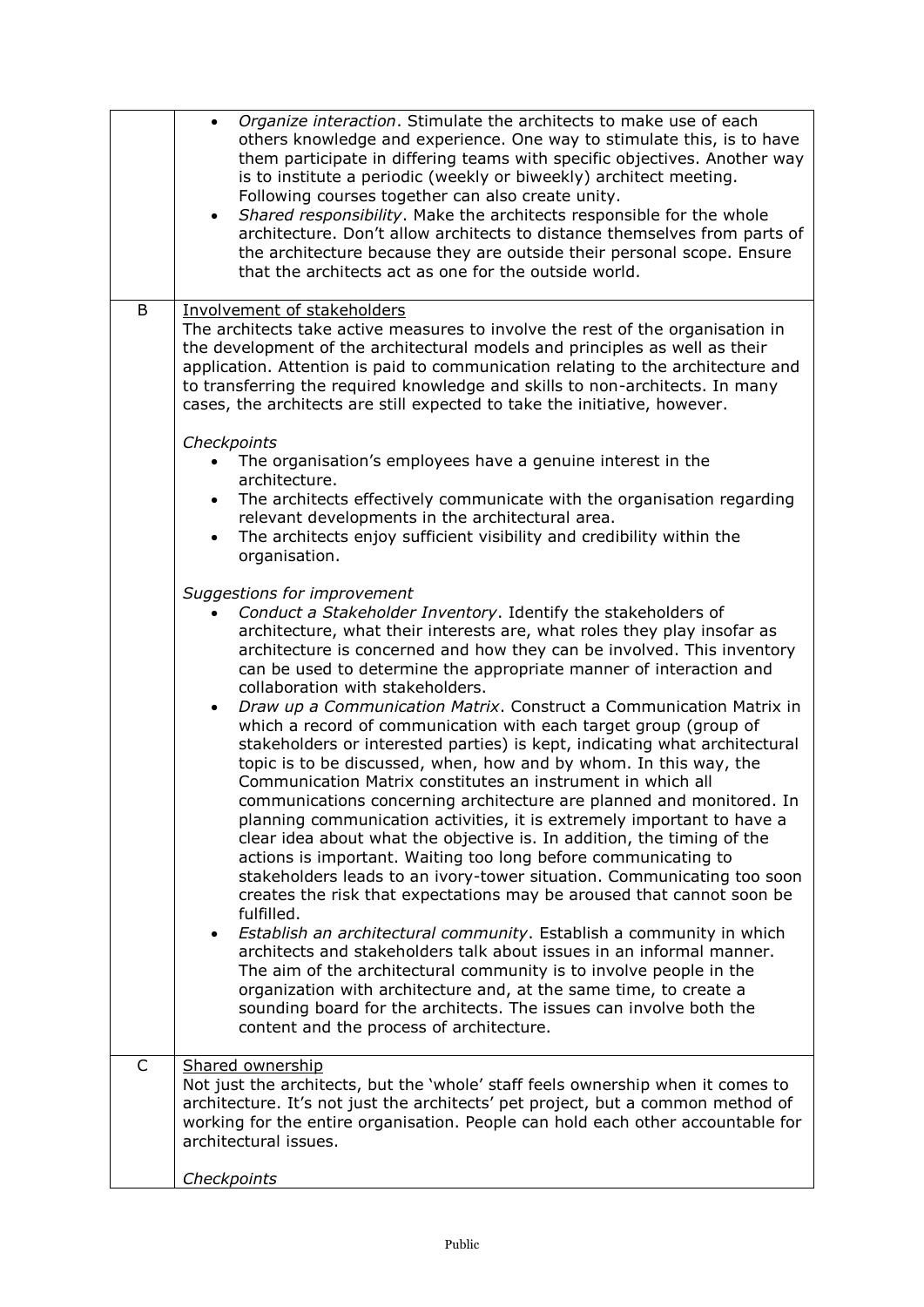| • The architectural stakeholders have the required knowledge and skills<br>to effectively work with architecture.<br>• The architectural stakeholders assume responsibility for the<br>development and application of the architecture.                                                                                                                                                                                                                                                                                                      |
|----------------------------------------------------------------------------------------------------------------------------------------------------------------------------------------------------------------------------------------------------------------------------------------------------------------------------------------------------------------------------------------------------------------------------------------------------------------------------------------------------------------------------------------------|
| Suggestions for improvement<br>• Set up an architectural platform. Set up an architectural platform in<br>which architects and stakeholders can come together and, in a formal<br>manner, discuss issues and make decisions. The most important<br>stakeholders are business managers, project managers and IT<br>management (system maintenance and development). The issues can<br>involve both the content and the process of architecture. If necessary,<br>work groups can be instructed to research and elaborate certain<br>elements. |

#### <span id="page-31-0"></span>**16.Architectural tools**

The architectural practice can be supported by architectural tools. These tools are the most efficient and effective when used on an integrated basis – preferably supported by a repository. The tools must of course be suitable for the selected methods.

| <b>Maturity levels</b> |                                                                                                                                                                                                                                                                                                                                                                     |  |
|------------------------|---------------------------------------------------------------------------------------------------------------------------------------------------------------------------------------------------------------------------------------------------------------------------------------------------------------------------------------------------------------------|--|
| Level                  | <b>Description</b>                                                                                                                                                                                                                                                                                                                                                  |  |
| A                      | Ad hoc and product-oriented<br>A tool is used to support the registration and maintenance of (part of) the<br>architecture.                                                                                                                                                                                                                                         |  |
|                        | Checkpoints<br>Architectural tools are used to record and maintain the architecture.                                                                                                                                                                                                                                                                                |  |
|                        | Suggestions for improvement<br>Run a pilot using an architectural tool. Undertake a pilot project using a<br>tool to support the development and maintenance of architectures. Use<br>the pilot project to acquire experience with the tool and to determine<br>the usefulness of a tool.                                                                           |  |
| B                      | Structural and process-oriented<br>The architects all use the same tools. These tools not only serve to support the<br>definition of the individual architectural models and principles, but also the<br>process for arriving at the architectures and managing them (examples include<br>support for collaboration, version management, status indications, etc.). |  |
|                        | Checkpoints<br>All architects use the same tools.<br>Responsibility for the management of the architectural tools has been<br>explicitly assigned within the organisation.<br>The architectural tools support the architectural process.                                                                                                                            |  |
|                        | Suggestions for improvement<br>Implement architectural tool. Select the architectural tool that best<br>supports the architect's work and implement it organization-wide in<br>such a manner that the use of the tool is integrated into the<br>organization's architectural process.                                                                               |  |
| C                      | Integration of tools                                                                                                                                                                                                                                                                                                                                                |  |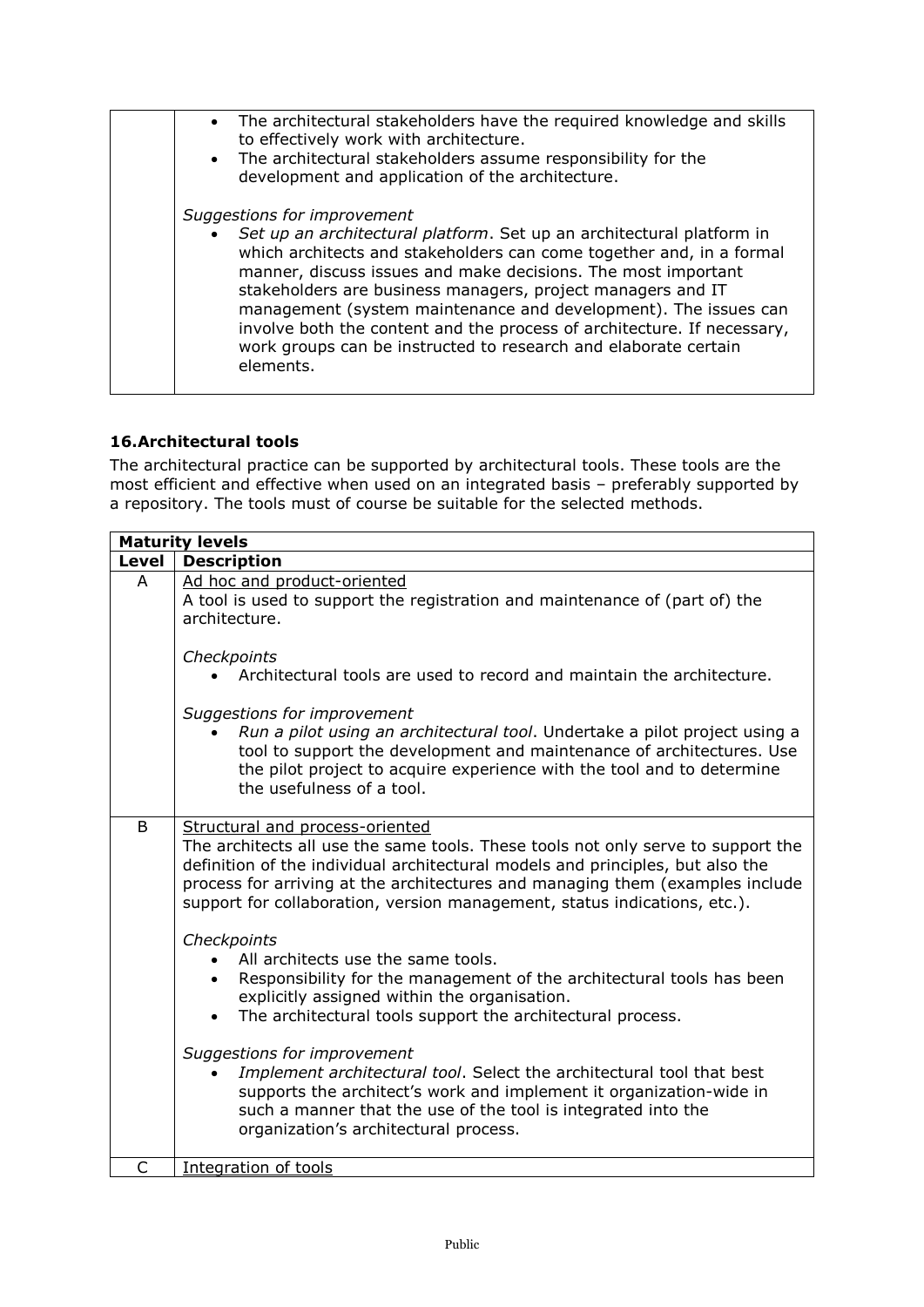| The architects are supported by an integrated set of tools that can be used,<br>among other things, to check the mutual consistency of architectures.                                                                                                                                                             |
|-------------------------------------------------------------------------------------------------------------------------------------------------------------------------------------------------------------------------------------------------------------------------------------------------------------------|
| Checkpoints                                                                                                                                                                                                                                                                                                       |
| • The architectural tools that are used are all integrated with one<br>another.                                                                                                                                                                                                                                   |
| • The mutual consistency of architectures can be checked with the aid of<br>the architectural tools.                                                                                                                                                                                                              |
| Suggestions for improvement<br>Implement an integrated toolkit. Implement an integrated toolkit that<br>not only develops various architectures but also ensures consistency<br>between architectures, by integrating the various tools. An alternative<br>is one tool that covers all parts of the architecture. |

#### <span id="page-32-0"></span>**17.Budgeting and planning**

It is also possible to budget and plan the development of architectural models and principles. A serious approach to budgeting and planning can help to demystify architecture. Furthermore, the organisation knows what to expect, and when. Budgeting and planning approaches can range from the incidental drafting of a plan to collecting and benefiting from past experiences.

| <b>Maturity levels</b> |                                                                                                                                                                                                                                                                                                                                                                                                                              |  |
|------------------------|------------------------------------------------------------------------------------------------------------------------------------------------------------------------------------------------------------------------------------------------------------------------------------------------------------------------------------------------------------------------------------------------------------------------------|--|
| Level                  | <b>Description</b>                                                                                                                                                                                                                                                                                                                                                                                                           |  |
| A                      | Ad hoc<br>The development of architectural models and principles is preceded by the<br>drafting of a plan. This plan is monitored over the course of the development<br>process.                                                                                                                                                                                                                                             |  |
|                        | Checkpoints<br>A plan is drawn up prior to the development of architectural models and<br>principles.<br>The progress of an architectural development process is monitored.                                                                                                                                                                                                                                                  |  |
|                        | Suggestions for improvement<br>Make plans for architectural projects. Formulate a plan for architectural<br>development projects. This plan at least includes an estimate of the<br>project duration, the human and other resources required, and time<br>frames for the completion of project components and milestones.                                                                                                    |  |
| B                      | Structural<br>The organisation has a standard budgeting and planning method for the<br>development of architectural models and principles.<br>Checkpoints<br>There is a standard budgeting and planning method in place for<br>architectural development processes.<br>During an architectural development process, deviations from the<br>$\bullet$<br>established budgeting and planning are substantiated and documented. |  |
|                        | Suggestions for improvement<br>Implement a planning method. Implement an organization-wide<br>planning method. This means that a plan is always formulated for<br>architectural projects in accordance with a prescribed set of standard<br>activities, rules and guidelines for budgeting and planning.                                                                                                                     |  |